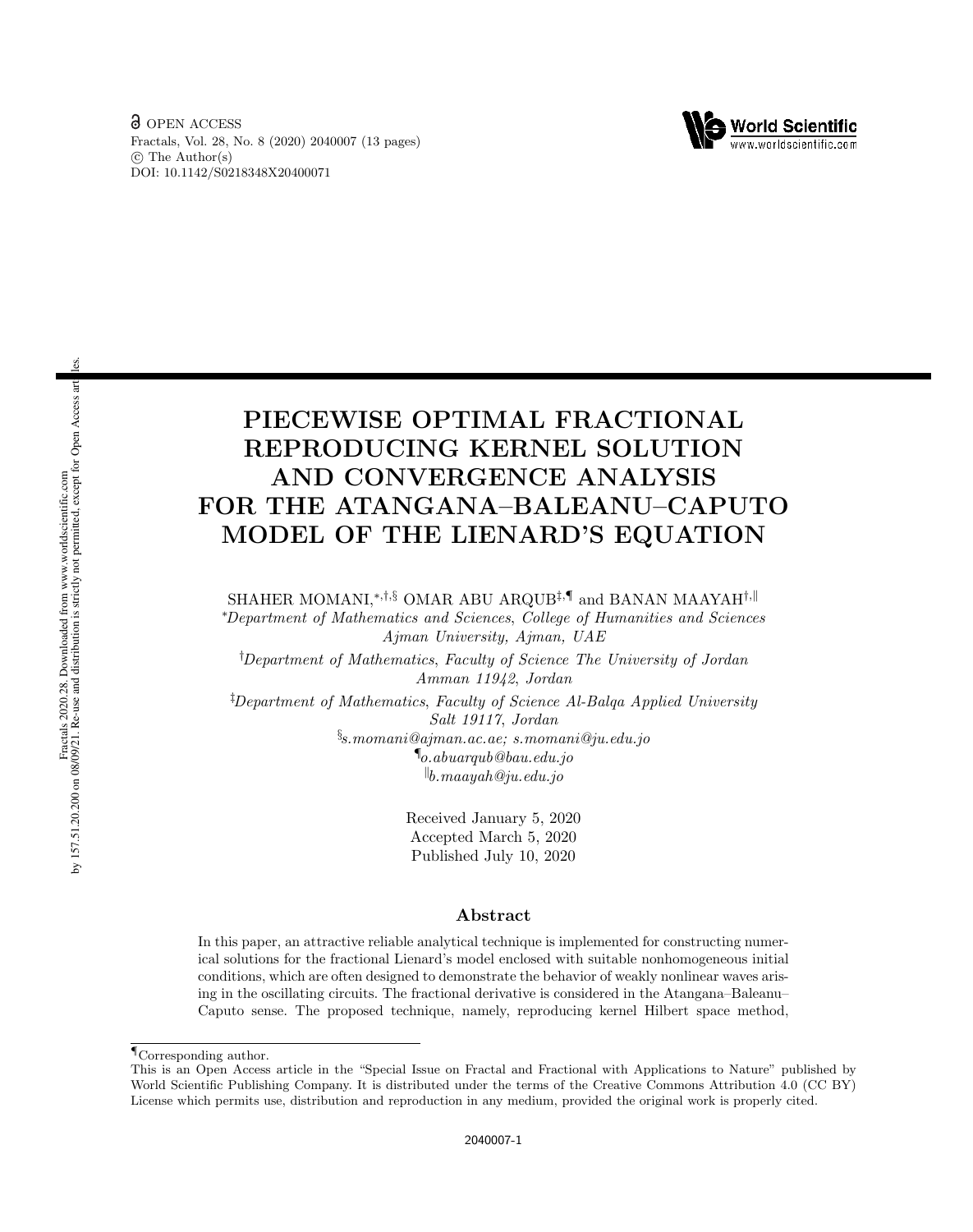optimizes numerical solutions bending on the Fourier approximation theorem to generate a required fractional solution with a rapidly convergent form. The influence, capacity, and feasibility of the presented approach are verified by testing some applications. The acquired results are numerically compared with the exact solutions in the case of nonfractional derivative, which show the superiority, compatibility, and applicability of the presented method to solve a wide range of nonlinear fractional models.

Keywords: Atangana–Baleanu–Caputo Fractional Derivative; Fractional Lienard's Model; Piecewise Optimal Fractional Reproducing Kernel Method.

### 1. PREFACE AND PRESENTATION

Mathematical simulation of nonlinear physical and abstract models is a very vital process for predicting the solution behavior of fractional differential equations (FDEs) corresponding to different applications in science and engineering, While computational models of physical systems are typically triggered through computer simulations, symbolic programming, and approximate numerical algorithms for emerging nonlinear problems, which often include a set of corresponding FDEs. Solutions of such nonlinear FDEs issues are great importance for describing the dynamic and asymptotic behaviors of materials in many applications such as electric circuit, fluid mechanics, viscoelastic damping, electromagnetic, and electrochemistry.<sup>1–5</sup> In this light, there exists no classic, precise method that yields an analytical solution within a closed form in terms of spatial and temporal parameters to deal with these types of nonlinear evolution models. Therefore, there is an urgent need for effective and sophisticated methods and algorithms for exploring analytical solutions of such challenges.

The fractional calculus approach is a powerful generalization of the classical calculus that deals with real order differentiation and integration. Recently, it has been extensively examined as an excellent tool in describing genetic properties, memory effort, and material transfer mechanisms in many connected areas of engineering and applied sciences. $6-13$  Unlike classical calculus, which has a unique definition and clear geometrical and physical interpretations, there are many definitions for the fractional operations, including Riemann–Liouville, Caputo, Riesz, and Grünwald– Letnikov.<sup>1–5</sup> In view of this, a novel concept of fractional calculus, namely the Atangana–Baleanu– Caputo (ABC) fractional derivative, has been proposed in Ref. 14. Since then several studies have

appeared in the literature, for more details see Refs. 15–25. Supplementary, this fractional ABC derivative seems to be liberating of singularity with local kernel function, because the kernel depends on the exponential formulation. Aught, this definition is elaborated upon with its special properties strongly and heavily in recent times as utilized in Refs. 14–25.

In the current work, the application of the piecewise optimal fractional reproducing kernel method (FRKM) is extended to provide a convenient methodology to derive approximate numerical solution for model of the fractional Lienard's equation (FLE) arising in oscillating circuits with ABC derivative. To achieve our goal, we consider the subordinate model:

$$
\begin{cases}\n\frac{ABC}{\partial \theta} \partial_t^{\delta} \mu(t) + \lambda (\mu(t)) \partial_t \mu(t) + \eta (\mu(t)) = \gamma(t), \\
\mu(0) = \rho, \\
\partial_t \mu(0) = \rho'.\n\end{cases} (1)
$$

To assign more on model of the FLE:  $\lambda(\mu(t))$  $\partial_t \mu(t)$  indicates the damping force,  $\eta(\mu(t))$  denotes the restoring force, and  $\gamma(t)$  stands for the external force. In the development of radio and vacuum tube technology, FLE is extremely investigated to describe the oscillating circuits. In reality, the FLE contains the damped pendulum or a damped spring–mass system as a particular case. It is also very useful as nonlinear models of various scientific fields while considering various selection of  $\lambda(\mu(t))$ ,  $\eta(\mu(t))$ , and  $\gamma(t)$ . For paradigm, the choice  $\lambda(\mu(t)) = a(\mu^2(t) - 1), \ \eta(\mu(t)) = \mu(t),$ and  $\gamma(t)$  progresses to Eq. (1) to the fractional Van der Pol equation used as a nonlinear model of electronic oscillation. More details about elaborated investigations of FLE model with its special properties one can refer to Refs. 26–30.

Extremely, we will symbolize the following:  $\mathbb{I} :=$ [0, 1];  $\delta \in (1, 2]$ ;  $\rho \rho' \in \mathbb{R}$ ;  $\lambda \eta \in \mathcal{C}(\mathbb{R}, \mathbb{R})$ ; and  $\mu$ ,  $\gamma \in \mathcal{C}(\mathbb{I}, \mathbb{R})$ . Exceedingly, we will write  $\frac{ABC}{0}\partial_t^{\delta}\mu(t)$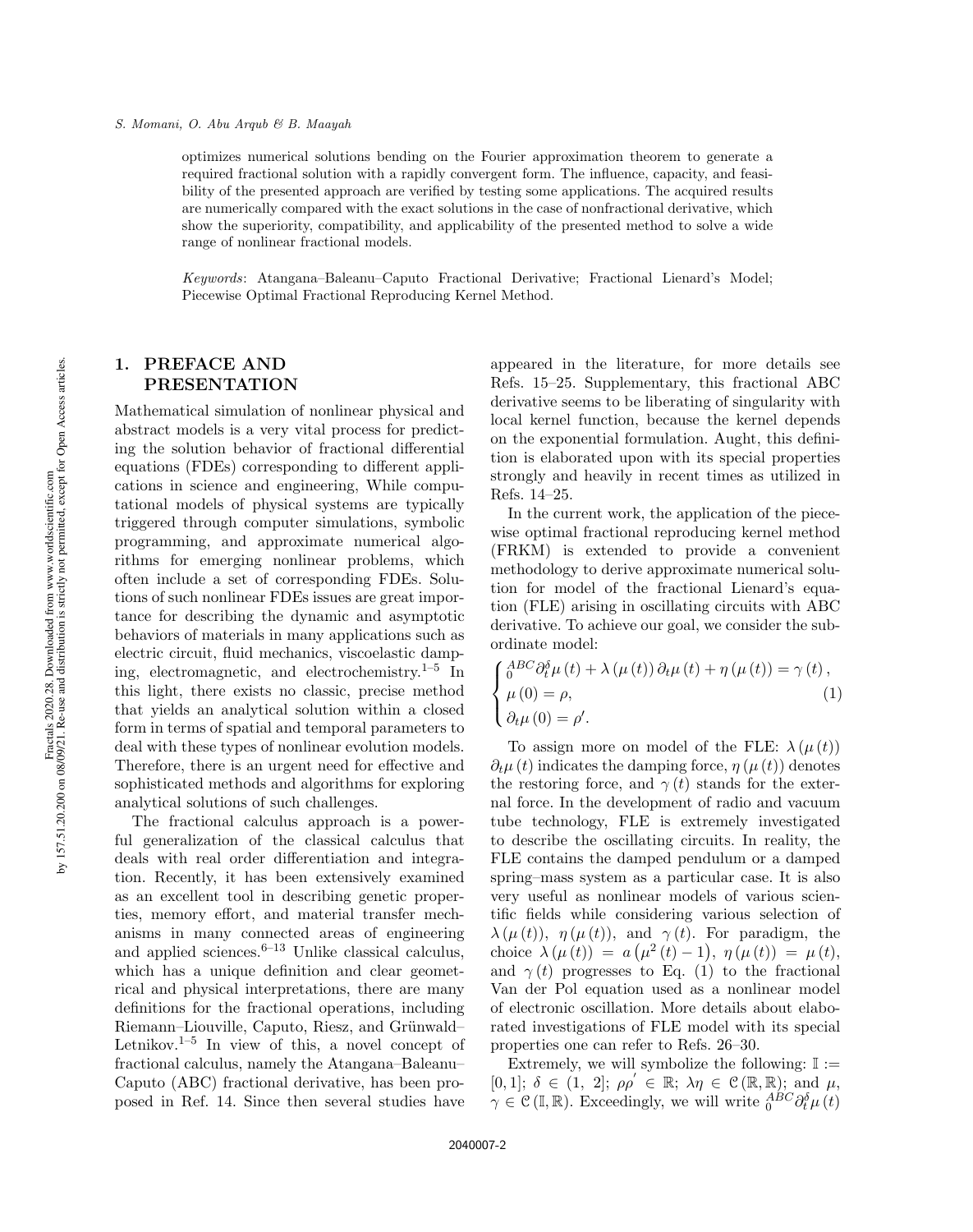to sign the ABC fractional derivative of  $\mu$  in t over A of order  $\delta$  and is realized as

$$
{}_{0}^{ABC}\partial_{t}^{\delta}\mu(t) = \frac{1 - \delta + \delta\Gamma^{-1}(\delta)}{1 - \delta}
$$
 (2)  

$$
\int_{0}^{t} \partial_{t}^{2}\mu(\tau) M_{\delta}\left(-\frac{\delta}{1 - \delta}(t - \tau)^{\delta}\right)d\tau,
$$

in which  $t = 0$  is a base point acquaint at  $t \in \mathbb{I}$  –  ${0, 1}$  and  $\mu \in \Upsilon^2$  (I – {0, 1}). However,  $M_\delta(t)$  =  $\sum_{n=0}^{\infty} (1/\Gamma(n\delta + 1))t^n$  with  $\delta > 0$  and  $t \in \mathbb{R}$  is the Mittag-Leffler function and  $\Upsilon^2$  is the Sobolev space of order 2 on the domain  $\mathbb{I}-\{0,1\}$  and is realized as

$$
\Upsilon^2 (\mathbb{I} - \{0, 1\}) = \{ \mu \in L^2 (\mathbb{I} - \{0, 1\}) : \partial_t \mu (t),
$$
  

$$
\partial_t^2 \mu (t) \in L^2 (\mathbb{I} - \{0, 1\}) \}.
$$
 (3)

The standard RKM main area topic is in mathematical modeling and numerical simulation of multidimensional issues arising in engineering and physical sciences.31–33 Later, the FRKM has been used in generating numerical solutions for strongly nonlinear integral–differential operators in the form of a rapidly convergent series with a minimum size of calculations without any restrictive hypotheses. So, this adaptive has been used as an alternative technique in solving several nonlinear and discontinuous shapes problems arising in engineering and physics as utilized in Refs. 34–39.

In addition to the preface and presentation cutter, the residual synopsis of the article is structured in the following subsidiary sections: preliminaries and assumptions in the FRKM: requirements, principles, and tools; impersonation solution of FLE in the ABC sense: formulation and solutions; convergence and error conductance: behavior and characterization theorems; numerical applications and computational results: FRKM steps, test applications, and discussions. Finally, summary and outline are utilized on record.

## 2. PRELIMINARIES AND ASSUMPTIONS IN THE FRKM

This section is dedicated to briefly present some definitions and properties of the FRKM and its corresponding hypothesis. At all events, the FRKM is an effective approach for solving wide class of differential–integral operators in the fractional emotion and provided a general numeric scheme to handle the solution behaviors. Extremely, we will symbolize  $|\mathcal{C}(\mathbb{I})|$  to denote the set of absolutely continuous functions on I.

Let  $H$  be a Hilbert space of functions defined on A. A function  $\Psi \in C(\mathbb{I} \times \mathbb{I}, \mathbb{R})$  is a reproducing kernel of  $K$  if it fulfills the subsequent requirements:

$$
\begin{cases} \forall t \in \mathbb{I}: \Psi(\bullet, t) \in \mathcal{H}, \\ \forall \psi \in \mathcal{H} \text{ and } \forall t \in \mathbb{I}: \langle \psi(\cdot), \Psi(\cdot, t) \rangle_{\mathcal{H}} = \psi(t). \end{cases} (4)
$$

**Definition 1 (Ref. 17).** The Hilbert space  $\mathcal{A}(\mathbb{I})$ and its functional structure are arranged as

$$
\begin{cases}\n\mathcal{A}(\mathbb{I}) = \left\{ \mu(t) : \mu(t), \partial_t \mu(t), \partial_t^2 \mu(t) \in |\mathcal{C}(\mathbb{I})|; \right. \\
\partial_t^3 \mu(t) \in L^2(\mathbb{I}) ; \mu(0) = \partial_t \mu(0) = 0 \right\}, \\
\langle \mu(t), \nu(t) \rangle_{\mathcal{A}} = \sum_{i=0}^2 \partial_t^i \mu(0) \partial_t^i \nu(0) \\
&\quad + \int_{\mathbb{I}} \partial_t^3 \mu(t) \partial_t^3 \nu(t) dt, \\
\|\mu\|_{\mathcal{A}} = \sqrt{\langle \mu(t), \mu(t) \rangle_{\mathcal{A}}}.\n\end{cases}
$$

**Definition 2 (Ref. 17).** The Hilbert space  $\mathcal{B}(\mathbb{I})$ and its functional structure are arranged as

$$
\begin{cases}\n\mathcal{B}(\mathbb{I}) = \{ \mu(t) : \mu(t) \in |\mathcal{C}(\mathbb{I})|; \partial_t \mu(t) \in L^2(\mathbb{I}) \}, \\
\langle \mu(t), \nu(t) \rangle_{\mathcal{B}} = \int_{\mathbb{I}} (\mu(t) \nu(t) \\
\quad + \partial_t \mu(t) \partial_t \nu(t)) dt, \\
\|\mu\|_{\mathcal{B}} = \sqrt{\langle \mu(t), \mu(t) \rangle_{\mathcal{B}}}.\n\end{cases} \tag{6}
$$

**Theorem 1 (Ref. 17).** The Hilbert space  $A(\mathbb{I})$  is a complete reproducing kernel with kernel function

$$
\mathcal{M}_t(s) = \frac{1}{120} \begin{cases} s^2 \left( -5s^2t + s^3 + 10t^2(3+s) \right), & s \le t, \\ t^2 \left( -5t^2s + t^3 + 10s^2(3+t) \right), & s > t. \end{cases}
$$
(7)

**Theorem 2 (Ref. 17).** The Hilbert space  $\mathcal{B}(\mathbb{I})$  is a complete reproducing kernel with kernel function

$$
\mathcal{N}_t(s) = \frac{1}{2} \text{csch}(1)
$$
  

$$
\begin{cases}\n\cosh(t+s-1) + \cosh(t-s-1), & s \le t, \\
\cosh(t+s-1) + \cosh(s-t-1), & s > t.\n\end{cases}
$$
(8)

In the applicability of the FRKM, we divide the compact set  $\mathbb I$  into uniform splits encoded by  $t_i$ . This assumed that the gained set  $\{t_i\}_{i=1}^\infty$  will be dense in I. Anyhow, we attempt to cover the set as well as the numerical process should end up in finite phases.

For independency, if  $\{\sigma_i\}_{i=1}^m$  is fixed according to  $\sum_{i=1}^{m} \sigma_i \mathcal{M}_{t_i}(s) = 0$ , takeover  $h_k(s) \in \mathcal{A}(\mathbb{I})$  as to  $h_k(s_l) = \delta_{l,k}, \forall l = 1, 2, \dots m, \text{ then } 0 = \langle h_k(s), \rangle$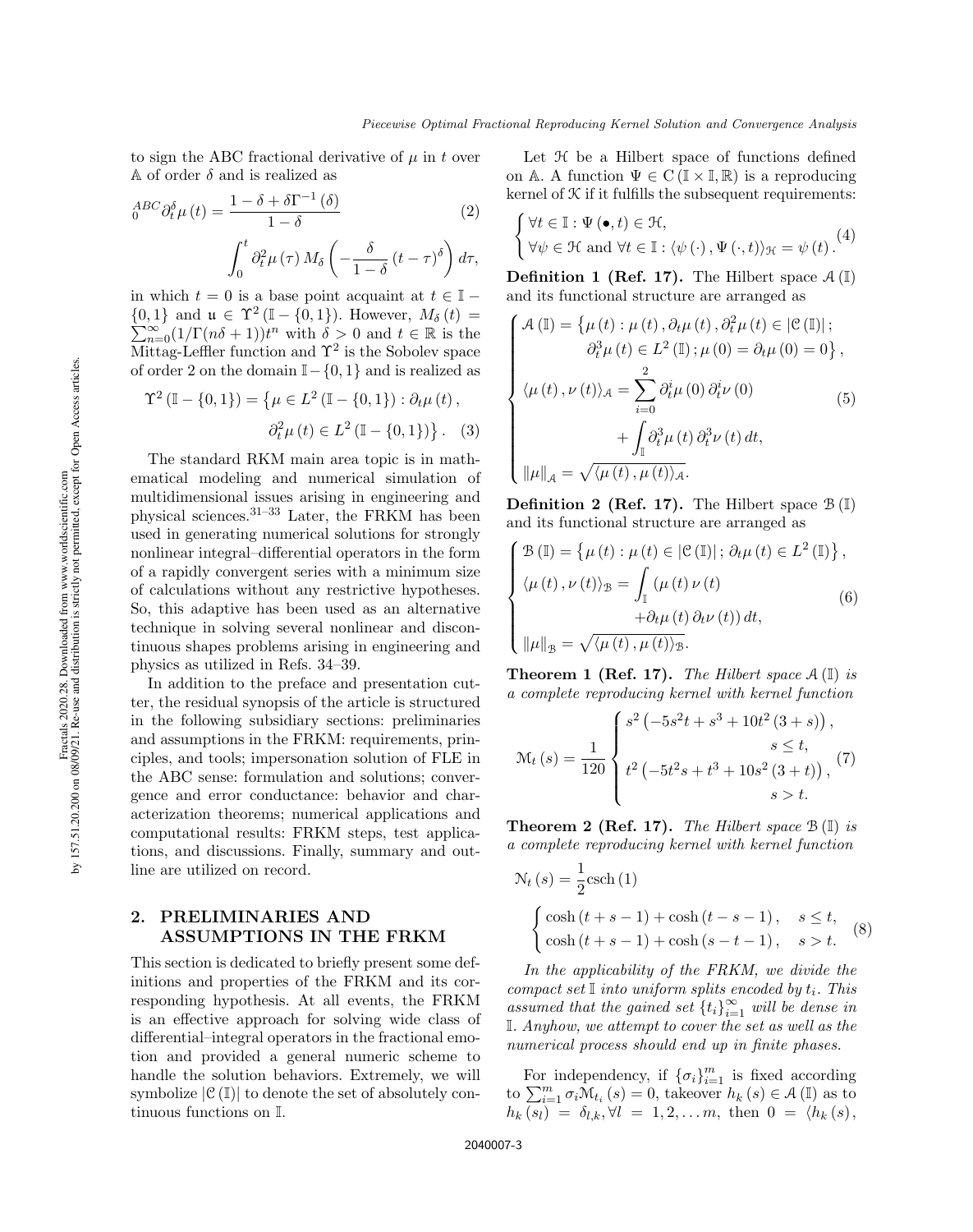#### S. Momani, O. Abu Arqub & B. Maayah

 $\sum_{i=1}^{m} \sigma_i \mathcal{M}_{t_i}(s)$ <sub>A</sub> =  $\sum_{i=1}^{m} \sigma_i \langle h_k(s), \mathcal{M}_{t_i}(s) \rangle$  $\sum$  $\begin{array}{l} \Gamma_{i=1}^{m} \, \sigma_{i} \mathcal{M}_{t_{i}} \left(s\right) \rangle_{\mathcal{A}} & = \sum_{i=1}^{m} \sigma_{i} \left\langle h_{k} \left(s\right), \mathcal{M}_{t_{i}} \left(s\right) \right\rangle_{\mathcal{A}} & = \ \Gamma_{i=1}^{m} \, \sigma_{i} h_{k} \left(s_{i}\right) & = \sigma_{i} \; \; \text{for} \; \; k = 1, 2, \ldots m. \; \; \text{De } \; \text{facto}, \end{array}$ this showed that  $\{\mathcal{M}_{t_i}(s)\}_{i=1}^m$  is linearly independent  $\forall m \geq 1$ . To generalize more, this will generate the subordinate result: the system  $\{M_{t_i}(s)\}_{i=1}^{\infty}$  is linearly independent in  $A(\mathbb{I}).$ 

### 3. IMPERSONATION SOLUTION OF FLE IN THE ABC SENSE

The main tools in the FRKM are as follows: building appropriate Hilbert spaces, generating corresponding kernel functions, defining appropriate differential linear operator, fitting orthonormal function systems, collecting symbolic computations and data sets, and software mathematical package solver. Hither, the FRKM is developing to construct highly efficient numerical solutions for the FLE that arise in the engineering and physical sciences and combine the implementations in a userfriendly framework.

Hither, based on applied the auxiliary parameterized technique and to fixed the suggested solution in  $\mathcal{A}(\mathbb{I})$ , the subsequent replacement  $\mu(t)$ : $\rightarrow$  $\mu(t) - (\rho' t + \rho)$  will convert FLE of Eq. (1) into homogenous one. Anyhow, we still signify the conversion solution by  $\mu(t)$  as

$$
\begin{cases}\n\frac{ABC}{0}\partial_t^{\delta}\mu(t) + \bar{\lambda}(\mu(t))\partial_t\mu(t) + \bar{\eta}(\mu(t)) = \bar{\gamma}(t), \\
\mu(0) = 0, \\
\partial_t\mu(0) = 0.\n\end{cases}
$$
\n(9)

Essentially, define the linear operator  $\mathbb Z$  and its map  $\mathbb{Z}[\mu](t)$  as

$$
\begin{cases} \mathbb{Z} : \mathcal{A} (\mathbb{I}) \to \mathcal{B} (\mathbb{I}), \\ \mathbb{Z} [\mu] (t) = {}_0^{ABC} \partial_t^{\delta} \mu (t). \end{cases}
$$
 (10)

Based on this, if  $\zeta(t,\mu(t),\partial_t\mu(t)) := \overline{\gamma}(t)$  $\bar{\eta}(\mu(t)) - \lambda(\mu(t)) \partial_t \mu(t)$ , then Eq. (9) can be converted into the form of

$$
\begin{cases} \mathbb{Z}\left[\mu\right](t) = \zeta\left(t, \mu\left(t\right), \partial_t \mu\left(t\right)\right), \\ \mu\left(0\right) = 0, \\ \partial_t \mu\left(0\right) = 0. \end{cases} \tag{11}
$$

Following, we will organize and construct system of orthogonal functions using the subsequent steps: put  $S_i(t) = N_{t_i}(t)$  and  $\Lambda_i(t) = \mathbb{Z}^*$  [S<sub>i</sub>](*t*),  $i = 1, 2, 3, \ldots$ , where  $\mathbb{Z}^*$  is the adjoint operator of  $\mathbb{Z}$ , and  $\{t_i\}_{i=1}^{\infty}$  is dense on I.

Generally, the Gram–Schmidt orthogonalization process used to generate the systems of orthonormal functions  $\{\bar{\Lambda}_i(\vec{t})\}_{i=1}^{\infty}$  on  $\mathcal{A}(\vec{\mathbb{I}})$ . Aught, if one refer to the orthogonalization coefficients by  $\varepsilon_{ik}$  in the indexes  $i = 2, 3, ...,$  and  $k = 1, 2, ...$   $i - 1$ , then

$$
\bar{\Lambda}_{i}\left(t\right) = \sum_{k=1}^{i} \omega_{ik} \Lambda_{k}\left(t\right). \tag{12}
$$

At all event, if  $\langle \mu (t), \Lambda_i (t) \rangle_{\mathcal{A}} = 0, i =$ 1, 2, ..., then  $\langle \mu (t) , \Lambda_i (t) \rangle_{\mathcal{A}} = \langle \mu (t) , \mathbb{Z}^* [\delta_i] (t) \rangle_{\mathcal{A}} =$  $\langle \mathbb{Z} [\mu](t), \mathcal{S}_i (t) \rangle_{\mathcal{B}} = \mathbb{Z} [\mu](t_i) = 0$  Calling up that,  $\mu(t) = \langle \mu(\cdot), \overline{\mathbb{M}}_t(\cdot) \rangle_{\mathcal{A}}, \ \text{ this award } \mathbb{Z}[\mu](t) =$  $\langle \mathbb{Z}[\mu](t), \mathcal{S}_i(t) \rangle_{\mathcal{A}} = 0.$  By the density of  $\{t_i\}_{i=1}^{\infty}$  on A, we have got  $\mathbb{Z}[\mu](t) = 0$ . During the existence of  $\mathbb{Z}^{-1}$ , yields  $\mu(t) = 0$ . Subsequently,  $\{\Lambda_i(t)\}_{i=1}^{\infty}$  is a complete on  $\mathcal{A}(\mathbb{I})$ . One more,  $\Lambda_i(t) = \mathbb{Z}^* [\hat{\mathcal{S}}_i](t) =$  $\left\langle \mathbb{Z}^*\left[\mathbb{S}_i\right](s), \mathbb{M}_t\left(s\right)\right\rangle_{\mathcal{A}} = \left\langle \mathbb{S}_i\left(s\right), \mathbb{O}_s\left[\mathbb{M}_t\right](s) \right\rangle_{\mathcal{B}} =$  $\mathbb{Z}_s[\mathcal{M}_t](s)|_{s=t_i}$ . Visibly, this will generate the subordinate result; the system  $\{\Lambda_i(t)\}_{i=1}^{\infty}$  is complete and  $\Lambda_i(t) = \mathbb{Z}_s [\mathcal{M}_t](s)|_{s=t_i}$ .

**Theorem 3.** Assume that  $\varepsilon_{ik}$  are orthogonalization coefficients for the orthonormal functions systems  $\{\tilde{\Lambda}_{i}(t)\}_{i=1}^{\infty}$ . Then, the subsequent are achieved:

(1) Whenever  $n \rightarrow \infty$  the analytic solution of  $Eq. (11)$  fulfills well

$$
\mu(t) = \sum_{i=1}^{\infty} \sum_{k=1}^{i} \varepsilon_{ik} \zeta
$$

$$
(t_k, \mu(t_k), \partial_t \mu(t_k)) \overline{\Lambda}_i(t). \quad (13)
$$

(2) The n-term numerical solution of Eq.  $(11)$  fulfills well

$$
\mu^{n}(t) = \sum_{i=1}^{n} \sum_{k=1}^{i} \varepsilon_{ik} \zeta
$$

$$
(t_{k}, \mu(t_{k}), \partial_{t} \mu(t_{k})) \overline{\Lambda}_{i}(t). (14)
$$

**Proof.** The convergent in the emotion of  $\|\cdot\|_A$  will gives

$$
\mu(t) = \sum_{i=1}^{\infty} \langle \mu(t), \bar{\Lambda}_i(t) \rangle_{\mathcal{W}} \bar{\Lambda}_i(t)
$$
  
= 
$$
\sum_{i=1}^{\infty} \langle \mu(t), \sum_{k=1}^{i} \varepsilon_{ik} \Lambda_k(t) \rangle_{\mathcal{A}} \bar{\Lambda}_i(t)
$$
  
= 
$$
\sum_{i=1}^{\infty} \sum_{k=1}^{i} \varepsilon_{ik} \langle \mu(t), \mathbb{Z}^* [\mathcal{S}_k](t) \rangle_{\mathcal{A}} \bar{\Lambda}_i(t)
$$
  
= 
$$
\sum_{i=1}^{\infty} \sum_{k=1}^{i} \varepsilon_{ik} \langle \mathbb{Z} [\mu](t), \mathcal{S}_k(t) \rangle_{\mathcal{B}} \bar{\Lambda}_i(t)
$$

2040007-4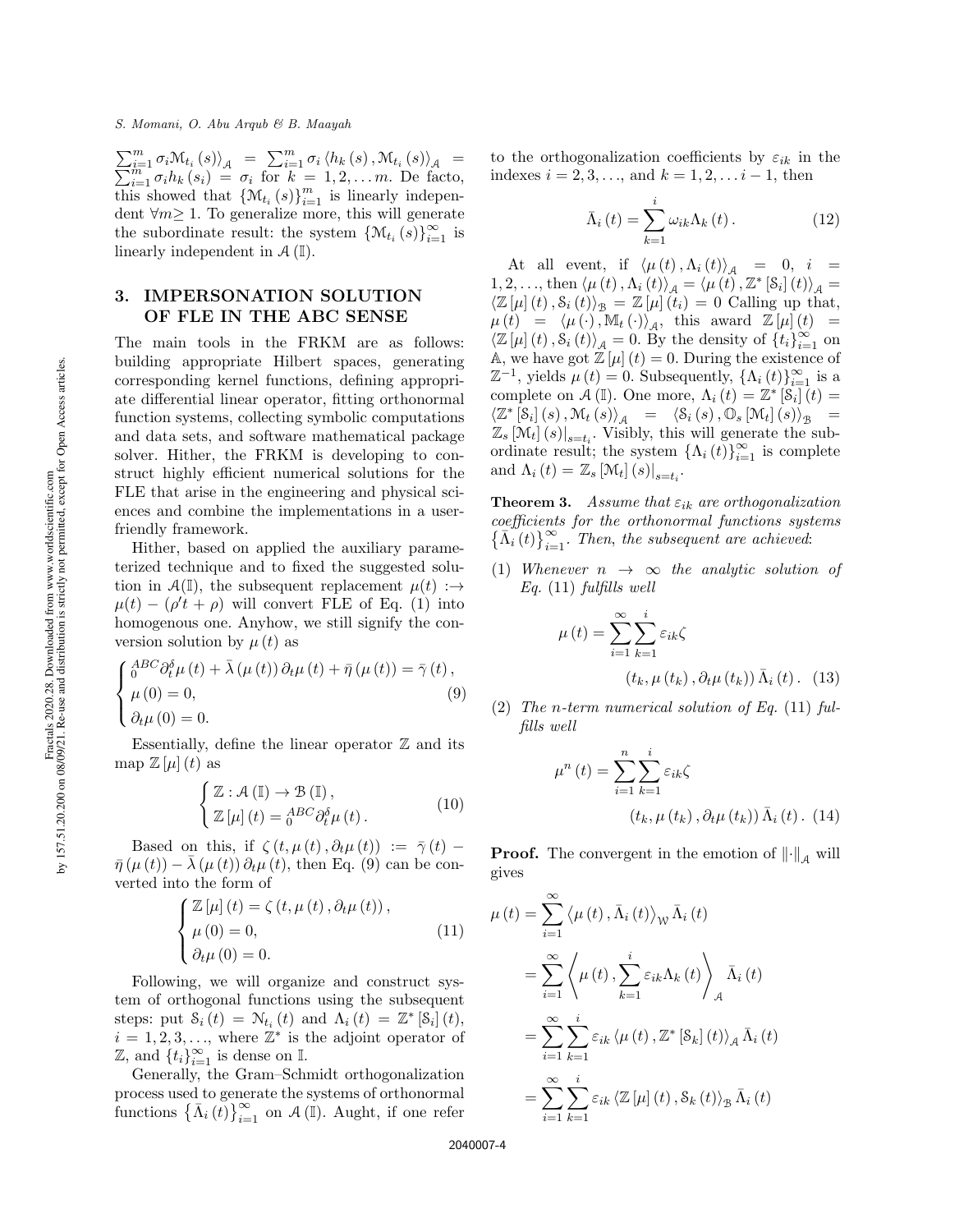$$
= \sum_{i=1}^{\infty} \sum_{k=1}^{i} \varepsilon_{ik} \left\langle \zeta\left(t, \mu\left(t\right), \partial_t \mu\left(t\right)\right), \mathcal{S}_k\left(t\right) \right\rangle_{\mathcal{B}} \bar{\Lambda}_i\left(t\right)
$$

$$
= \sum_{i=1}^{\infty} \sum_{k=1}^{i} \varepsilon_{ik} \zeta\left(t_k, \mu\left(t_k\right), \partial_t \mu\left(t_k\right)\right) \bar{\Lambda}_i\left(t\right). \tag{15}
$$

This due to the fact that  $\langle \mu (t), \mathcal{S}_i (t) \rangle_{\mathcal{A}} = \mu (t_i)$ and  $\sum_{i=1}^{\infty} \langle \mu(t), \bar{\Lambda}_{i}(t) \rangle_{A} \bar{\Lambda}_{i}(t)$  is the Fourier series amplification around  $\{\bar{\Lambda}_i(t)\}_{i=1}^{\infty}$ . Ultimately, for numerical computations, we truncated the series in Eq.  $(13)$  and creating the *n*-term numerical solution of  $\mu(t)$ .  $\Box$ 

### 4. CONVERGENCE AND ERROR **CONDUCTANCE**

This section is devoted to describe the convergence of the FRKM for solving FLE in the ABC sense beneath the compatibility conditions of the existence, uniqueness, and adequate differentiability in the Hilbert domain  $\mathcal{A}(\mathbb{I})$ . To achieve our goal, we undertake  $\|\mu^{n-1}\|_{\mathcal{A}}$  is bounded whenever  $n \to \infty$ and  $\{t_i\}_{i=1}^{\infty}$  is dense on I.

To ensure that the error will decrease for sufficiently large  $n$ , it is apparent that

$$
\|\mu - \mu^n\|_{\mathcal{A}}^2 = \left\|\sum_{i=n+1}^{\infty} \langle \mu(t), \bar{\Lambda}_i(t) \rangle_{\mathcal{A}} \bar{\Lambda}_i(t)\right\|_{\mathcal{A}}^2
$$
  

$$
= \sum_{i=n+1}^{\infty} \langle \mu(t), \bar{\Lambda}_i(t) \rangle_{\mathcal{A}}^2
$$
  

$$
\leq \sum_{i=n}^{\infty} \langle \mu(t), \bar{\Lambda}_i(t) \rangle_{\mathcal{A}}^2
$$
  

$$
= \left\|\sum_{i=n}^{\infty} \langle \mu(t), \bar{\Lambda}_i(t) \rangle_{\mathcal{A}} \bar{\Lambda}_i(t)\right\|_{\mathcal{A}}^2
$$
  

$$
= \left\|\mu - \mu^{n-1}\right\|_{\mathcal{A}}^2.
$$
 (16)

Consequently,  $\{\|\mu - \mu^n\|_{\mathcal{A}}\}_{n=1}^{\infty}$  is decreasing in  $\|\bullet\|_{\mathcal{A}}$ . Using the convergent fact on  $\sum_{i=1}^{\infty} \langle \mu(t), \cdot \rangle$  $\bar{\Lambda}_{i}(t)$ <sub>*A*</sub>  $\bar{\Lambda}_{i}(t)$  yields that  $\|\mu - \mu^{n}\|_{\mathcal{A}}^{2} \to 0$  whenever  $n \to \infty$  as long as  $\mu(t)$  and  $\mu^{n}(t)$  are extracted from Eqs. (13) and (14), respectively. Visibly, this will generate the subordinate result; the sequence of error  $\{\|\mu - \mu^n\|_{\mathcal{A}}\}_{n=1}^{\infty}$  is decreasing in  $\mathcal{A}(\mathbb{I})$  and  $\|\mu - \mu^n\| \to 0$  whenever  $n \to \infty$ .

**Lemma 1.** Whenever  $\mu \in \mathcal{A}(\mathbb{I})$ , thereafter  $|\mu(t)|$  $\leq 3.5 \|\mu\|_{\mathcal{A}}$ ,  $|\partial_t \mu(t)| \leq 3 \|\mu\|_{\mathcal{A}}$ , and  $|\partial_t^2 \mu(t)| \leq$  $2\left\Vert \mu\right\Vert _{\mathcal{A}}$  .

**Proof.** Hither, we will consider  $|\mu(t)|$  exclusively. The perception that  $\partial_t^2 \mu(t) - \partial_t^2 \mu(0) =$  $\int_0^t \partial_p^3 \mu(p) dp$  and integrated it from to t, the result is

$$
\partial_t \mu(t) - \partial_t \mu(0) - \partial_t^2 \mu(0) t
$$

$$
= \int_0^t \int_0^u \partial_p^3 \mu(p) \, dp \, du. \tag{17}
$$

Integrating again from to t yields that

$$
\mu(t) - \mu(0) - \partial_t \mu(0) t - 0.5 \partial_t^2 \mu(0) t^2
$$
  
= 
$$
\int_0^t \int_0^v \int_0^u \partial_p^3 \mu(p) dp du dv. \qquad (18)
$$

Taking the usual metric functions length yields that

$$
|\mu(t)| \le |\mu(0)| + |\partial_t \mu(0)| |t| + \frac{1}{2} |\partial_t^2 \mu(0)| |t|^2
$$
  
+ 
$$
\int_{\mathbb{I}} |\partial_p^3 \mu(p)| dp.
$$
 (19)

After rearranging the mathematical formulation, one finds

$$
|\mu(t)| \leq |\mu(0)| + |\partial_t \mu(0)| + 0.5 \left| \partial_t^2 \mu(0) \right|
$$

$$
+ \int_{\mathbb{I}} |\partial_p^3 \mu(p)| \, dp. \tag{20}
$$

Using Holder's inequality and Eq. (5), we can note the dependency

$$
\left| \partial_p^k \mu(0) \right|_{k=0,1,2} \n\le \left( (\mu(0))^2 + (\partial_t \mu(0))^2 + (\partial_t^2 \mu(0))^2 \n+ \int_{\mathbb{T}} (\partial_p^3 \mu(p))^2 dt \right)^{\frac{1}{2}} \n= \|u\|_{\mathcal{A}},
$$
\n(21)

$$
\int_{\mathbb{I}} |\partial_p^3 \mu (p)| dp \le \left( \int_{\mathbb{I}} (\partial_p^3 \mu (p))^2 dp \int_{\mathbb{I}} (1)^2 dp \right)^{\frac{1}{2}} \n\le \left( (\mu (0))^2 + (\partial_t \mu (0))^2 \n+ (\partial_t^2 \mu (0))^2 + \int_{\mathbb{I}} (\partial_p^3 \mu (p))^2 dt \right)^{\frac{1}{2}} \n= ||u||_{\mathcal{A}}.
$$
\n(22)

Thus, by amalgamating the overhead results one get  $|\mu(t)| \leq 3.5 \, ||\mu||_{\mathcal{A}}.$  $\Box$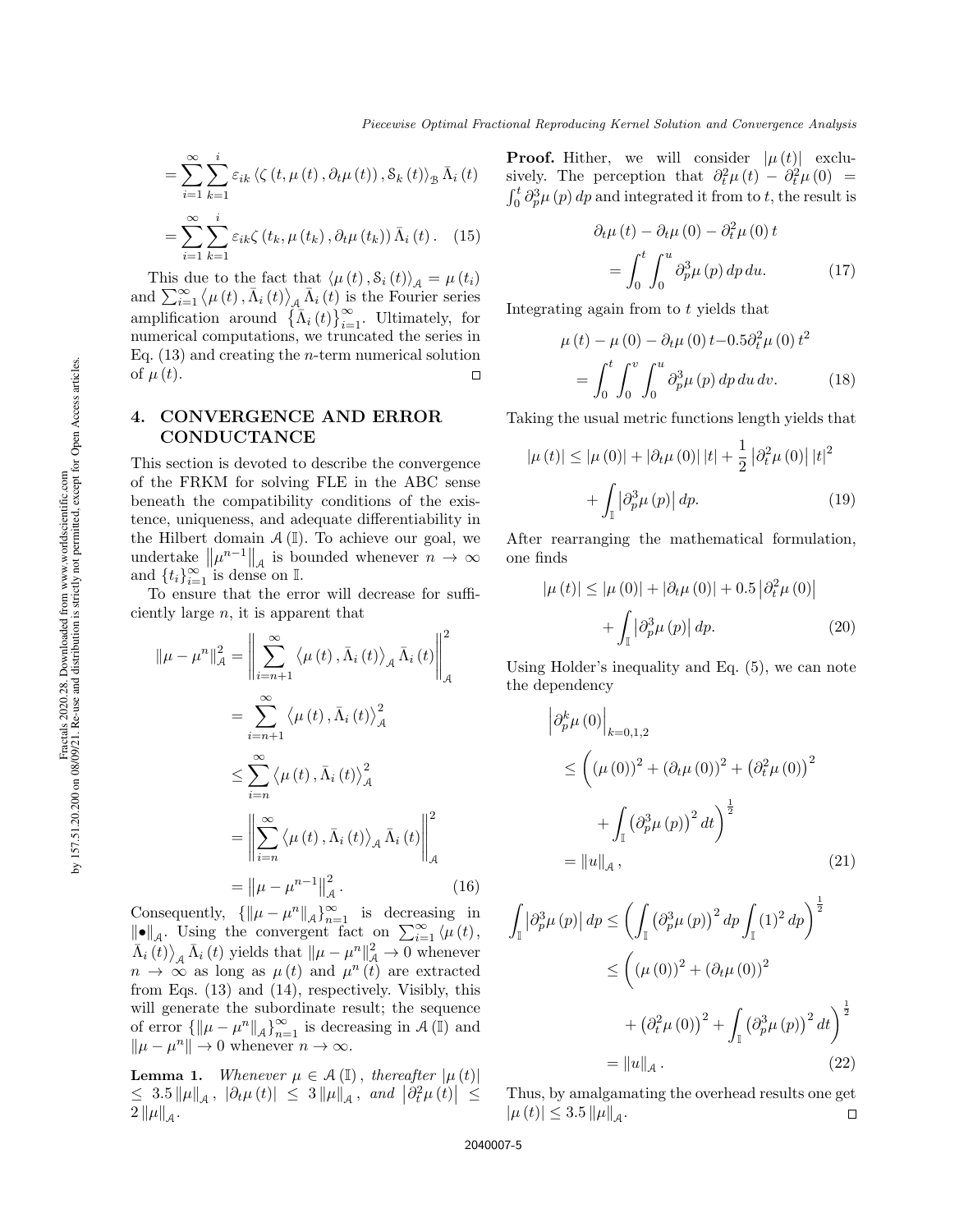**Theorem 4.** Let  $\zeta(t, \mu(t), \partial_t \mu(t)) \in \mathcal{C}(\mathbb{A} \times \mathbb{R} \times$  $\mathbb{R}, \mathbb{R}$ ). If  $\|\mu^{n-1} - \mu\|_{\mathcal{A}} \to 0, t_n \to s$  whenever  $n \to s$  $\infty$ , then as  $n \to \infty$ 

$$
\zeta(t_n, \mu^{n-1}(t_n), \partial_t \mu^{n-1}(t_n))
$$
  

$$
\rightarrow \zeta(s, \mu(s), \partial_t \mu(s)).
$$
 (23)

**Proof.** First, we will prove that  $\partial_t^k \mu^{n-1}(t_n) \rightarrow$  $\partial_t^k \mu(s)$ ,  $k=0,1$ . Since, we can note that

$$
\begin{aligned}\n\left|\partial_t^k \mu^{n-1}(t_n) - \partial_t^k \mu(s)\right| \\
&= \left|\partial_t^k \mu^{n-1}(t_n) - \partial_t^k \mu^{n-1}(s)\right. \\
\left. + \partial_t^k \mu^{n-1}(s) - \partial_t^k \mu(s)\right| \\
&\le \left|\partial_t^k \mu^{n-1}(t_n) - \partial_t^k \mu^{n-1}(s)\right| \\
&+ \left|\partial_t^k \mu^{n-1}(s) - \partial_t^k \mu(s)\right| \\
&\le \left|\partial_t^{k+1} \mu^{n-1}(s)\right| |t_n - s| \\
&+ \left|\partial_t^k \mu^{n-1}(s) - \partial_t^k \mu(s)\right| \\
&\le \mathcal{O}_1 \left\|\mu^{n-1}\right\|_{\mathcal{A}} |t_n - s| + \mathcal{O}_2 \left\|\mu^{n-1} - \mu\right\|_{\mathcal{A}}, \quad (24)\n\end{aligned}
$$

where  $\xi$  in between  $(\min\{t_n, s\}, \max\{t_n, s\})$  and

$$
(\mathbb{O}_1, \mathbb{O}_2) = \begin{cases} (3, 3.5), & k = 0, \\ (2, 3), & k = 1. \end{cases}
$$

It pursues that  $|\mu^{n-1}(t_n) - \mu(s)| \rightarrow 0$  whenever  $n \to \infty$ . By means of  $\zeta(t, \mu(t), \partial_t \mu(t)) \in$  $\mathcal{C}(\mathbb{A} \times \mathbb{R} \times \mathbb{R}, \mathbb{R})$  it implies the demanded.  $\Box$ 

Thereafter, we will symbolize  $\mathcal{F}_i = \sum_{k=1}^i \varepsilon_{ik} \zeta$  $(t_k, \mu(t_k), \partial_t \mu(t_k))$ . In fact, this allows one to put  $\mu^{n}(t)$  as

$$
\mu^{n}(t) = \sum_{i=1}^{n} \mathcal{F}_{i} \bar{\Lambda}_{i}(t).
$$
 (25)

**Theorem 5.** In the iterative formula of Eq.  $(25)$ , one has  $\mu^n(t) \to \mu(t)$  whenever  $n \to \infty$ .

**Proof.** From Eq. (25), we deduce that  $\mu^{n+1}(t) =$  $\mu^{n}(t) + \mathcal{F}_{n+1} \bar{\Lambda}_{n+1}(t)$ . From orthogonality of  $\left\{\bar{\Lambda}_{i}(t)\right\}_{i=1}^{\infty}$  one acquired

$$
\|\mu^{n+1}\|_{\mathcal{A}}^2 = \|\mu^n\|_{\mathcal{A}}^2 + \mathcal{F}_{n+1}^2
$$

$$
= \|\mu^{n-1}\|_{\mathcal{A}}^2 + \mathcal{F}_n^2 + \mathcal{F}_{n+1}^2
$$

$$
= \cdots
$$

$$
= \|\mu^0\|_{\mathcal{A}}^2 + \sum_{i=1}^{n+1} \mathcal{F}_i^2.
$$
 (26)

This gives  $\|\mu^{n+1}\|_{\mathcal{A}} \ge \|\mu^n\|_{\mathcal{A}}$  and  $\exists \gamma \in \mathbb{R}$  such that  $\sum_{i=1}^{\infty} \mathcal{F}_i^2 = \gamma$ , which glimpse that  $\{\mathcal{F}_i^2\}_{i=1}^{\infty} \in l^2$ . In order to

$$
\mu^{m}(t) - \mu^{m-1}(t) \perp \mu^{m-1}(t) - \mu^{m-2}(t) \n\perp \cdots \perp \mu^{n+1}(t) - \mu^{n}(t),
$$
\n(27)

it succeed for  $m > n$  that

$$
\|\mu^{m} - \mu^{n}\|_{\mathcal{A}}^{2}
$$
\n
$$
= \|\mu^{m} - \mu^{m-1} + \mu^{m-1} - \dots + \mu^{n+1} - \mu^{n}\|_{\mathcal{A}}^{2}
$$
\n
$$
= \|\mu^{m} - \mu^{m-1}\|_{\mathcal{A}}^{2} + \|\mu^{m-1} - \mu^{m-2}\|_{\mathcal{A}}^{2}
$$
\n
$$
+ \dots + \|\mu^{n+1} - \mu^{n}\|_{\mathcal{A}}^{2},
$$
\n(28)

2 whereas  $\|\mu^m - \mu^{m-1}\|$  $\mathcal{L}_{\mathcal{A}}^2 = \mathcal{F}_{m}^2$ . So, whenever  $nm \rightarrow$  $\infty$ , one has  $\|\mu^m - \mu^n\|_{\mathcal{A}}^2 = \sum_{l=n+1}^m \mathcal{F}_i^2 \to 0$  and by the completeness  $\exists \mu^n (t) \in \overline{A}(\mathbb{I})$  such that  $\mu^n (t) \rightarrow$  $\mu(t)$  as  $n \to \infty$  in the emotion of  $\|\bullet\|_{\mathcal{A}}$ .  $\Box$ 

**Theorem 6.** In the iterative formula of Eq.  $(25)$ , one has  $\mu(t) = \sum_{i=1}^{\infty} \mathcal{F}_i \overline{\Lambda}_i(t)$  whenever  $n \to \infty$ .

**Proof.** But in return, by taking  $(\bullet)$  on both sides of Eq. (25), one get  $\mu(t) = \sum_{i=1}^{\infty} \mathcal{F}_i \bar{\Lambda}_i(t)$ , while  $\mathbb{Z}[\mu](t) = \sum_{i=1}^{\infty} \mathcal{F}_i \mathbb{Z}[\bar{\Lambda}_i](t)$ , thus

$$
\mathbb{Z}\left[\mu\right](t_l) = \sum_{i=1}^{\infty} \mathcal{F}_i \left\langle \mathbb{Z}\left[\bar{\Lambda}_i\right](t), \mathcal{S}_l\left(t\right) \right\rangle_{\mathcal{B}}
$$

$$
= \sum_{i=1}^{\infty} \mathcal{F}_i \left\langle \bar{\Lambda}_i\left(t\right), \mathbb{Z}^*\left[\mathcal{S}_l\right](t) \right\rangle_{\mathcal{A}}
$$

$$
= \sum_{i=1}^{\infty} \mathcal{F}_i \left\langle \bar{\Lambda}_i\left(t\right), \Lambda_l\left(t\right) \right\rangle_{\mathcal{A}}, \tag{29}
$$

$$
\sum_{l'=1}^{l} \varepsilon_{ll'} \mathbb{Z} \left[ \mu \right] \left( t_{l'} \right) = \sum_{i=1}^{\infty} \mathcal{F}_i \left\langle \bar{\Lambda}_i \left( t \right), \sum_{l'=1}^{l} \varepsilon_{ll'} \Lambda_{l'} \left( t \right) \right\rangle_{\mathcal{A}}
$$

$$
= \sum_{i=1}^{\infty} \mathcal{F}_i \left\langle \bar{\Lambda}_i \left( t \right), \bar{\Lambda}_{l'} \left( t \right) \right\rangle_{\mathcal{A}}
$$

$$
= \mathcal{F}_l. \tag{30}
$$

Justificatory, if  $l = 1$ , then  $\mathbb{Z}[\mu](t_1) = \zeta(t_1, \mu^0)$  $(t_1), \partial_t \mu^0(t_1)$ . Still, if  $l = 2$ , then  $\mathbb{Z}[\mu](t_2) =$  $\zeta\left(t_2,\mu^1\left(t_2\right),\partial_t\mu^1\left(t_2\right)\right)$ . In analogous route, the modality form is  $\mathbb{Z}[\mu](t_n) = \zeta(t_n, \mu^{n-1}(t_n), \partial_t)$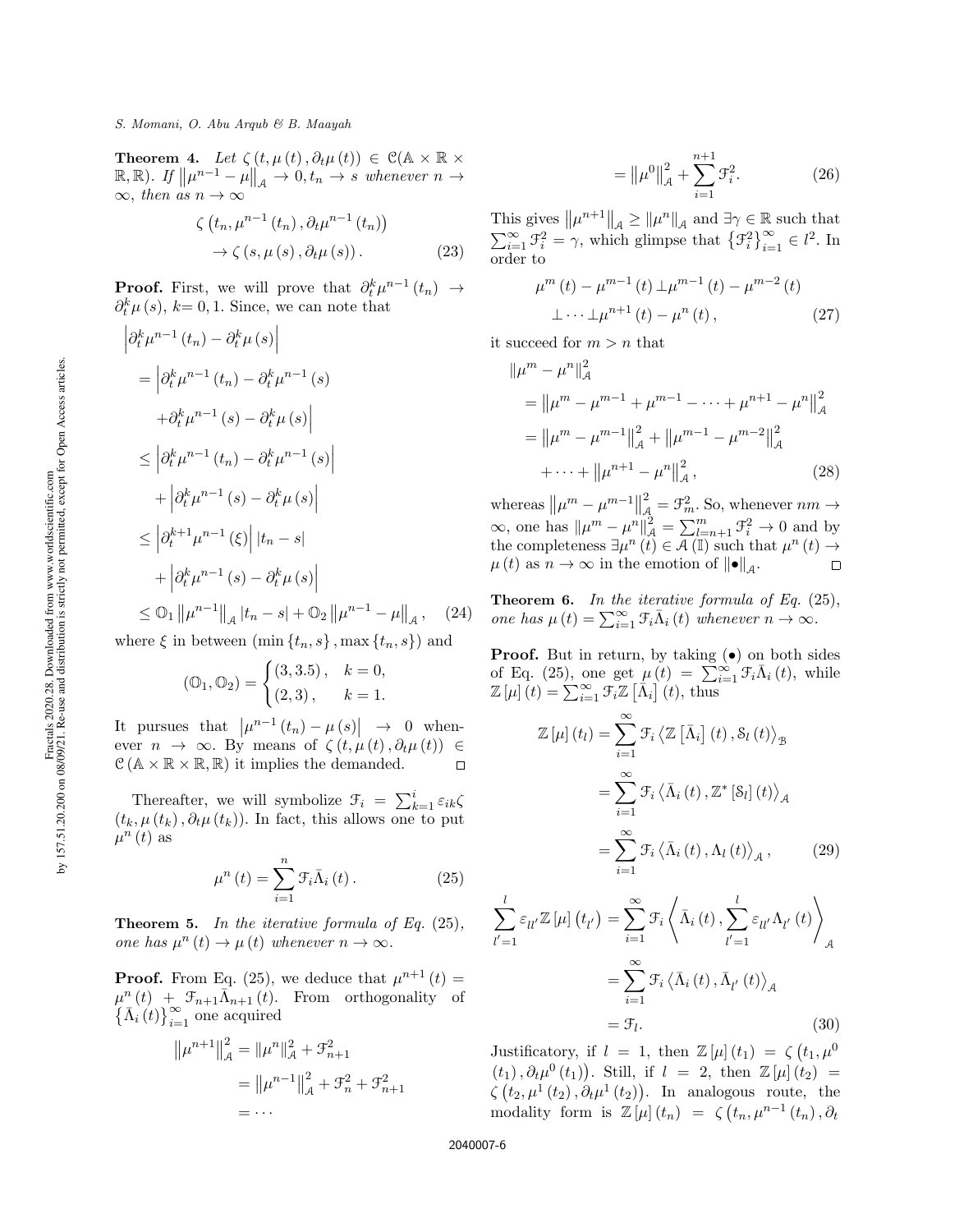$\mu^{n-1}(t_n)$ ). By the density condition,  $\forall s \in \mathbb{I};$  $\exists \{t_{n_q}\}_{q=1}^{\infty}$  such that  $t_{n_q} \to s$  whenever  $q \to \infty$  or  $\mathbb{Z}\left[\mu\right]\left(t_{n_{q}}\right) = \zeta\left(t_{n_{q}}, \mu^{n_{q}-1}\left(t_{n_{q}}\right), \partial_{t} \mu^{n_{q}-1}\left(t_{n_{q}}\right)\right).$  Let  $j \to \infty$  one get  $\mathbb{Z}[\mu](s) = \zeta(s, \mu(s), \partial_t \mu(s))$ . Also, since  $\bar{\Lambda}_i(t) \in \mathcal{A}(\mathbb{I})$ , then  $\mu(t)$  satisfies Eq. (11). Eventually, the uniqueness of solution on Eq. (11) utilizes the required score.  $\Box$ 

## 5. NUMERICAL APPLICATIONS AND COMPUTATIONAL RESULTS

This section utilizes some numerical applications with different fractional order parameters for model of FLE in the ABC fractional sense. The numerical results are discussed graphically and quantitatively to verify the validity and applicability of the proposed FRKM in obtaining accurate numerical solutions for those models. Mathematica 10 software package is used in all computational process.

### 5.1. The FRKM Steps

The attached steps focusing on the computational steps required using an appropriate software package for solving Eq. (11) using FRKM. In this Procedure and Algorithm, some subsequent inputs are needed so as to deduce the numerical reckoning  $\mu^n$ of  $\mu$  in  $\mathcal{A}(\mathbb{I}).$ 

Procedure 1. Steps of the orthonormal Gram– Schmidt process:

Step 1: For 
$$
i = 2, 3, ...
$$
, and  $k = 1, 2, ...i - 1$ , do the following:  
\n
$$
\frac{\frac{1}{\|\Lambda_1\|_{\mathcal{A}}}, i = k = 1,}{\sqrt{\|\Lambda_i\|_{\mathcal{A}}^2 - \sum_{p=1}^{i-1} \langle \Lambda_i(t), \overline{\Lambda}_p(t) \rangle_{\mathcal{A}}^2}},
$$
\n
$$
\varepsilon_{ik} = \begin{cases}\n\frac{1}{\sqrt{\|\Lambda_i\|_{\mathcal{A}}^2 - \sum_{p=1}^{i-1} \langle \Lambda_i(t), \overline{\Lambda}_p(t) \rangle_{\mathcal{A}}^2}}, & i = k \neq 1, \\
-\frac{1}{\sqrt{\|\Lambda_i\|_{\mathcal{A}}^2 - \sum_{p=1}^{i-1} \langle \Lambda_i(t), \overline{\Lambda}_p(t) \rangle_{\mathcal{A}}}} & \frac{i-1}{\sum_{p=k}^{i-1} \langle \Lambda_i(t), \overline{\Lambda}_p(t) \rangle_{\mathcal{A}} \omega_{pk}, i > k}.\n\end{cases}
$$
\n(31)

**Output:** The orthogonalization coefficients  $\varepsilon_{ik}$ .

**Step 2:** For  $i = 1, 2, 3, ...$  set

$$
\bar{\Lambda}_{i}(t) = \sum_{k=1}^{i} \varepsilon_{ik} \Lambda_{k}(t).
$$
 (32)

**Output:** systems of orthonormal functions  $\{\bar{\Lambda}_i(t)\}_{i=1}^{\infty}$ .

Algorithm 1. Steps of FRKM for numerical reckonings model of FLE in ABC approach.

| <b>Step I:</b> Fixed $t$ , $s$ in I and do Phases 1 and 2:                                                              |
|-------------------------------------------------------------------------------------------------------------------------|
| <b>Phase 1:</b> Set $t_i = \frac{1}{n}i$ in the indices $i = 0, 1, \ldots, n$ .                                         |
| <b>Phase 2:</b> Set $\Lambda_i(t) = \mathbb{Z}[\mathcal{M}_t](s) _{s=t_i}$ in the indices $i = 1, 2, , n$ .             |
| <b>Output:</b> The orthogonal function system $\Lambda_i(t)$ .                                                          |
| <b>Step II:</b> In the indices $i = 1, 2, \ldots$ and $k = 1, 2, \ldots, i - 1$ do Procedure 1                          |
| <b>Output:</b> The orthogonalization coefficients $\varepsilon_{ik}$ .                                                  |
| <b>Step III:</b> Set $\bar{\Lambda}_i(t) = \sum_{k=1}^i \varepsilon_{ik} \Lambda_k(t)$ in the indices $i = 1, 2, , n$ . |
| <b>Output:</b> The orthonormal function system $\Lambda_i(t)$ .                                                         |
| <b>Step IV:</b> Set $\mu^{0}(t_1) = 0$ and in the index $i = 1, 2, , n$ do Phases 1-3:                                  |
| <b>Phase 1:</b> Set $\mu^{i}(t_{i}) = \mu^{i-1}(t_{i}).$                                                                |
| <b>Phase 2:</b> Set $\mathcal{F}_i = \sum_{k=1}^i \varepsilon_{ik} \zeta(t_k, \mu(t_k), \partial_t \mu(t_k)).$          |
| <b>Phase 3:</b> Set $\mu^{n}(t) = \sum_{k=1}^{i} \mathcal{F}_{k} \bar{\Lambda}_{k}(t)$ .                                |
| <b>Output:</b> The <i>n</i> -term numerical reckoning $\mu^{n}(t)$ of $\mu(t)$ .                                        |

### 5.2. Test Applications

To fill our present results in the form of realistic and tangible models, three applications for model of FLE in the ABC fractional sense containing forcing term in its nonhomogeneous part are discussed. The readers should be noted thither that in the next three applications  $\mu(0)$  and  $\partial_t \mu(0)$  are known and may not homogeneous.

Application 1. Essentially, let allow us behold the subsequent model of FLE in ABC approach:

$$
\begin{cases} \n\frac{ABC}{0} \partial_t^{\delta} \mu(t) + 3\mu(t) - 2\mu^3(t) = \gamma(t),\\ \n\mu(0) = 0,\\ \n\partial_t \mu(0) = 1. \n\end{cases} \tag{33}
$$

with forcing term  $\gamma(t) = \cos(t) \sin(2t)$  and the exact solution when  $\delta = 2$  agree well with

$$
\mu(t) = \sin(t). \tag{34}
$$

Application 2. Now, let allow us behold the subsequent model of FLE in ABC approach:

$$
\begin{cases} \n\frac{ABC}{0} \partial_t^{\delta} \mu(t) + \mu(t) \partial_t \mu(t) - 6e^{\mu(t)} = \gamma(t), \\
\mu(0) = 0, \\
\partial_t \mu(0) = 0\n\end{cases}
$$
\n(35)

with forcing term  $\gamma(t) = 6t - 6e^{t^3} + 3t^5$  and the exact solution when  $\delta = 2$  agree well with

$$
\mu(t) = t^3. \tag{36}
$$

Application 3. Finally, let allow us behold the subsequent model of FLE in ABC approach:

$$
\begin{cases}\n\frac{ABC}{\partial \theta} \frac{\partial \hat{\rho}}{\partial \mu}(t) + (\mu^2(t) + 1) \partial_t \mu(t) - \mu(t) \\
-\cosh(t) \mu^2(t) = \gamma(t), \\
\mu(0) = 0, \\
\partial_t \mu(0) = 1.\n\end{cases}
$$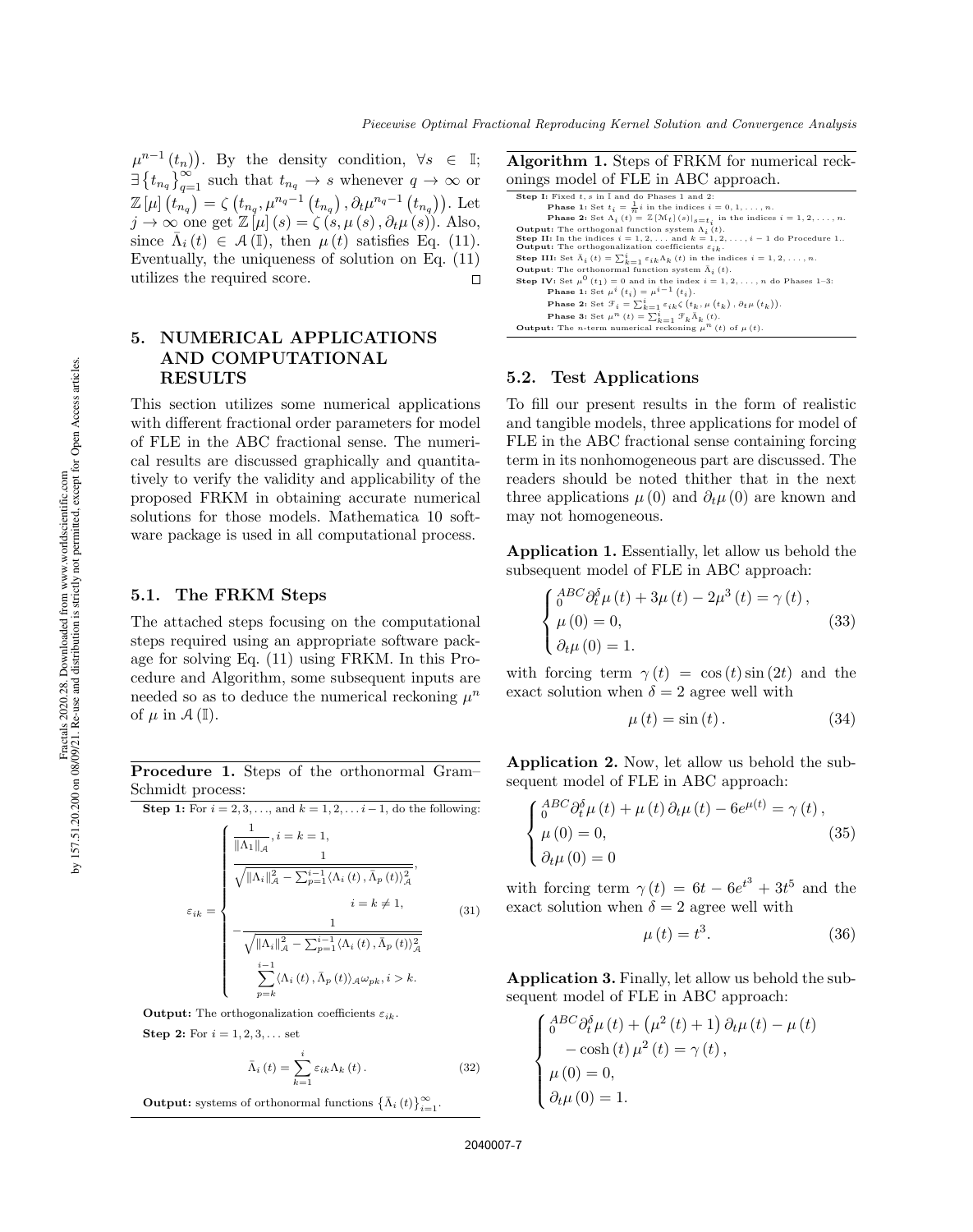with forcing term  $\gamma(t) = \cosh(t)$  and the exact solution when  $\delta = 2$  agree well with

$$
\mu(t) = \sinh(t). \tag{37}
$$

In those three applications, the researchers should note that the absence of analytic solutions does not have much effect on the gained results, because we will obtain and plot the numerical solutions at different values of  $\delta$ .

#### 5.3. Results and Discussions

Occupancy  $t_i = i/n$  in the indices  $i = 0, 1, \ldots, n =$ 50 on  $\mathbb{I}$  in  $\mu^n(t_i)$  and then applying Procedure 1. and Algorithm 1.. Anyhow, we apply the FRKM to discuss the previous three applications in which  $t \in \mathbb{I}, \delta \in [1, 2] - \{1\}.$ 

Following, numerical validations for different values of grid points  $t_i \in \mathbb{I}$  when  $\delta = 2$  will be exhibited. For this purpose, Tables 1–3 tabulate the evolution of exact solutions  $\mu(t_i)$ , numerical solutions  $\mu^{21}(t_i)$ , absolute errors  $\mathcal{A}\mathfrak{b}\left[\mu^{50}\right](t_i)$ , and relative errors  $\Re\left[\mu^{50}\right](t_i)$  for Applications 1–3, respectively, where

$$
\mathcal{A}\mathfrak{b}\left[\mu^{50}\right](t_i) = \left|\mu\left(t_i\right) - \mu^{50}\left(t_i\right)\right|,\tag{38}
$$

$$
\Re\left[\mu^{50}\right](t_i) = \left|\mu\left(t_i\right) - \mu^{50}\left(t_i\right)\right| \left|\mu\left(t_i\right)\right|^{-1}.\ (39)
$$

Our next analysis is to explicate numerical solutions  $\mu^n(t_i)$  of the FRKM in solving model of FLE in ABC approach. For this purpose, the contract between the numerical solutions when  $\delta \in$  $\{2, 1.9, 1.8, 1.7\}$  is investigated in Tables 4–6 for Applications 1–3, respectively, at various  $t_i \in \mathbb{I}$ . It is obvious from the tables that there are good harmony and agreement between the presented data whether for  $\delta = 2$  or  $\delta \in \{1.9, 1.8, 1.7\}.$ 

Of the data gained, it can be observed that the columns tables almost match, similar in their digits, and in good agreement with each other, especially when considering the integer-order derivative. Indeed, the ABC fractional orders have

Table 1 Numerical Results of Application 1 When  $\delta = 2$  Using Algorithm 1..

| $t_i$   | $\mu(t_i)$  | $\mu^{50}\left(t_i\right)$ | $\mathcal{A}\mathfrak{b}[\mu^{50}](t_i)$ | $\mathcal{R}\epsilon[\mu^{50}](t_i)$ |
|---------|-------------|----------------------------|------------------------------------------|--------------------------------------|
| 0       | $\Omega$    | $\Omega$                   |                                          | Indeterminate                        |
| 0.1     | 0.099833417 | 0.099833416                | $3.789779185 \times 10^{-10}$            | $3.796102860 \times 10^{-9}$         |
| $0.2\,$ | 0.198669331 | 0.198669331                | $2.666233068 \times 10^{-10}$            | $1.342045628 \times 10^{-9}$         |
| $0.3\,$ | 0.295520207 | 0.295520207                | $1.124974558 \times 10^{-10}$            | $3.806760190 \times 10^{-10}$        |
| 0.4     | 0.389418342 | 0.389418342                | $6.275274744 \times 10^{-11}$            | $1.611448168 \times 10^{-10}$        |
| 0.5     | 0.479425539 | 0.479425539                | $2.430054491 \times 10^{-10}$            | $5.068679691 \times 10^{-10}$        |
| 0.6     | 0.564642473 | 0.564642474                | $4.111170293 \times 10^{-10}$            | $7.281014955 \times 10^{-10}$        |
| 0.7     | 0.644217687 | 0.644217688                | $5.580612639 \times 10^{-10}$            | $8.662619405 \times 10^{-10}$        |
| 0.8     | 0.717356091 | 0.717356092                | $6.050903112 \times 10^{-10}$            | $8.435006252 \times 10^{-10}$        |
| 0.9     | 0.783326910 | 0.783326912                | $2.675715094 \times 10^{-9}$             | $3.415834514 \times 10^{-9}$         |
| 1.0     | 0.841470985 | 0.841470994                | $9.160235348 \times 10^{-9}$             | $1.088597886 \times 10^{-8}$         |

Table 2 Numerical Results of Application 2 When  $\delta = 2$  Using Algorithm 1..

| $t_i$    | $\mu(t_i)$  | $\mu^{50}\left(t_i\right)$ | $\mathcal{A}\mathfrak{b}[\mu^{50}](t_i)$ | $\mathcal{R}\epsilon[\mu^{50}](t_i)$ |
|----------|-------------|----------------------------|------------------------------------------|--------------------------------------|
| $\Omega$ | $\Omega$    | $\Omega$                   | $\Omega$                                 | Indeterminate                        |
| 0.1      | 0.001000000 | 0.000999992                | $8.403186007 \times 10^{-9}$             | $8.403186007 \times 10^{-6}$         |
| 0.2      | 0.008000000 | 0.008000002                | $1.677179007 \times 10^{-9}$             | $2.096473758 \times 10^{-7}$         |
| 0.3      | 0.027000000 | 0.027000032                | $3.230583386 \times 10^{-8}$             | $1.196512365 \times 10^{-6}$         |
| 0.4      | 0.064000000 | 0.064000092                | $9.231110808 \times 10^{-8}$             | $1.442361064 \times 10^{-6}$         |
| 0.5      | 0.125000000 | 0.125000191                | $1.911998641 \times 10^{-7}$             | $1.529598913 \times 10^{-6}$         |
| 0.6      | 0.216000000 | 0.216000336                | $3.356905938 \times 10^{-7}$             | $1.554123120 \times 10^{-6}$         |
| 0.7      | 0.343000000 | 0.343000862                | $8.619610321 \times 10^{-7}$             | $2.513005924 \times 10^{-6}$         |
| 0.8      | 0.512000000 | 0.512001151                | $1.151361527 \times 10^{-6}$             | $2.248752982 \times 10^{-6}$         |
| 0.9      | 0.729000000 | 0.729000937                | $9.367440478 \times 10^{-7}$             | $1.284971259 \times 10^{-6}$         |
| 1.0      | 1.000000000 | 1.000000510                | $5.095803186 \times 10^{-7}$             | $5.095803186 \times 10^{-7}$         |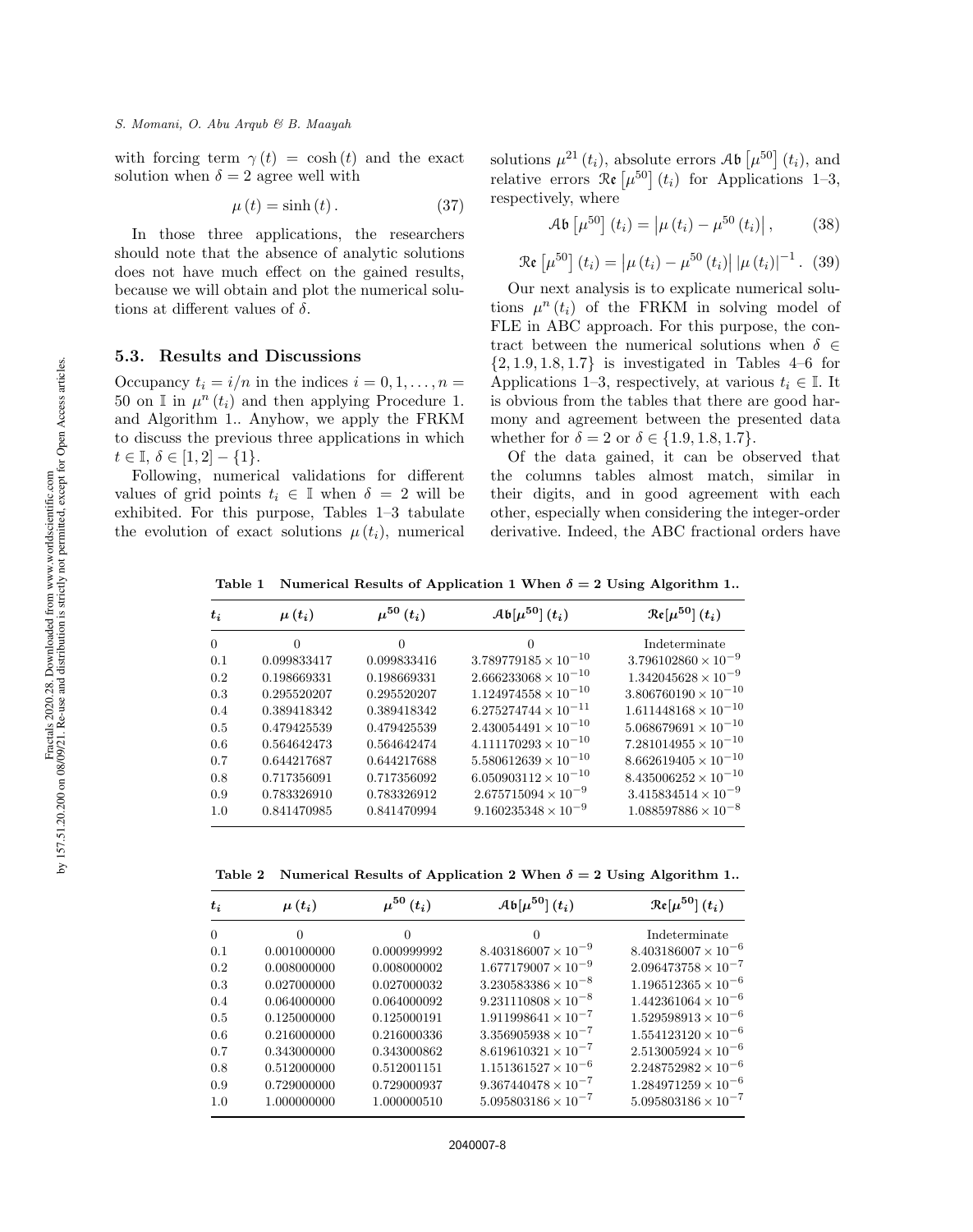| $\Omega$<br>0<br>0<br>$2.172963557 \times 10^{-7}$<br>0.1<br>0.100166750<br>0.100166967<br>$2.589315430 \times 10^{-7}$<br>0.201336003<br>0.201336261<br>0.2<br>$2.497367032 \times 10^{-7}$<br>0.304520543<br>0.304520293<br>0.3<br>$2.621567295 \times 10^{-7}$<br>0.410752588<br>0.410752326<br>0.4<br>$2.837283594 \times 10^{-7}$<br>0.521095589<br>0.5<br>0.521095305<br>$3.181711627 \times 10^{-7}$<br>0.636653900<br>0.636653582<br>0.6<br>$3.660353389 \times 10^{-7}$<br>0.758583702<br>0.758584068<br>0.7<br>$4.291121671 \times 10^{-7}$<br>0.888106411<br>0.8<br>0.888105982<br>$5.092519777 \times 10^{-7}$<br>1.026516726<br>1.026517235<br>0.9 | $\mathcal{R}\epsilon[\mu^{50}](t_i)$ | $\mathcal{A}\mathfrak{b}[\mu^{50}](t_i)$ | $\mu^{50} (t_i)$ | $\mu(t_i)$ | $t_i$ |
|-----------------------------------------------------------------------------------------------------------------------------------------------------------------------------------------------------------------------------------------------------------------------------------------------------------------------------------------------------------------------------------------------------------------------------------------------------------------------------------------------------------------------------------------------------------------------------------------------------------------------------------------------------------------|--------------------------------------|------------------------------------------|------------------|------------|-------|
|                                                                                                                                                                                                                                                                                                                                                                                                                                                                                                                                                                                                                                                                 | Indeterminate                        |                                          |                  |            |       |
|                                                                                                                                                                                                                                                                                                                                                                                                                                                                                                                                                                                                                                                                 | $2.169346172 \times 10 - 6$          |                                          |                  |            |       |
|                                                                                                                                                                                                                                                                                                                                                                                                                                                                                                                                                                                                                                                                 | $1.286066773 \times 10 - 6$          |                                          |                  |            |       |
|                                                                                                                                                                                                                                                                                                                                                                                                                                                                                                                                                                                                                                                                 | $8.200987211 \times 10-7$            |                                          |                  |            |       |
|                                                                                                                                                                                                                                                                                                                                                                                                                                                                                                                                                                                                                                                                 | $6.382355329 \times 10 - 7$          |                                          |                  |            |       |
|                                                                                                                                                                                                                                                                                                                                                                                                                                                                                                                                                                                                                                                                 | $5.444845816 \times 10 - 7$          |                                          |                  |            |       |
|                                                                                                                                                                                                                                                                                                                                                                                                                                                                                                                                                                                                                                                                 | $4.997555526 \times 10 - 7$          |                                          |                  |            |       |
|                                                                                                                                                                                                                                                                                                                                                                                                                                                                                                                                                                                                                                                                 | $4.825246549 \times 10 - 7$          |                                          |                  |            |       |
|                                                                                                                                                                                                                                                                                                                                                                                                                                                                                                                                                                                                                                                                 | $4.831767556 \times 10 - 7$          |                                          |                  |            |       |
|                                                                                                                                                                                                                                                                                                                                                                                                                                                                                                                                                                                                                                                                 | $4.960971068 \times 10 - 7$          |                                          |                  |            |       |
| $5.632861930 \times 10^{-7}$<br>1.175201194<br>1.175200630<br>1.0                                                                                                                                                                                                                                                                                                                                                                                                                                                                                                                                                                                               | $4.793104330 \times 10 - 7$          |                                          |                  |            |       |

Table 3 Numerical Results of Application 3 When  $\delta = 2$  Using Algorithm 1..

Table 4 Numerical Solutions  $\mu^{n}(t_i)$  of Application 1 When  $\delta \in \{2, 1.9, 1.8, 1.7\}$ Using Algorithm 1..

| $t_i$    | $\delta=2$  | $\delta = 1.9$ | $\delta = 1.8$ | $\delta = 1.7$ |
|----------|-------------|----------------|----------------|----------------|
| $\theta$ | $\Omega$    | $\overline{0}$ | 0              | $\theta$       |
| 0.1      | 0.099833416 | 0.098681057    | 0.097727054    | 0.096960031    |
| 0.2      | 0.198669331 | 0.196299255    | 0.194241208    | 0.192582953    |
| 0.3      | 0.295520207 | 0.291966516    | 0.288794809    | 0.286232594    |
| 0.4      | 0.389418342 | 0.384744952    | 0.380467024    | 0.376926644    |
| 0.5      | 0.479425539 | 0.473725124    | 0.468382649    | 0.463755356    |
| 0.6      | 0.564642474 | 0.558030132    | 0.551698889    | 0.545904986    |
| 0.7      | 0.644217688 | 0.636823116    | 0.629605554    | 0.622676976    |
| 0.8      | 0.717356092 | 0.709315906    | 0.701327938    | 0.693415503    |
| 0.9      | 0.783326912 | 0.774778513    | 0.766138961    | 0.757420285    |
| 1.0      | 0.841470994 | 0.832548933    | 0.823377242    | 0.813981347    |

Table 5 Numerical Solutions  $\mu^{n}(t_i)$  of Application 2 When  $\delta \in \{2, 1.9, 1.8, 1.7\}$ Using Algorithm 1..

| $t_i$    | $\delta=2$  | $\delta = 1.9$ | $\delta = 1.8$ | $\delta = 1.7$ |
|----------|-------------|----------------|----------------|----------------|
| $\theta$ | 0           | $\Omega$       | 0              | $\theta$       |
| 0.1      | 0.000999992 | 0.008491899    | 0.015847216    | 0.030213070    |
| 0.2      | 0.008000002 | 0.023246733    | 0.038232993    | 0.067556082    |
| 0.3      | 0.027000032 | 0.050333296    | 0.073292799    | 0.118289727    |
| 0.4      | 0.064000092 | 0.095736203    | 0.126992649    | 0.188331928    |
| 0.5      | 0.125000191 | 0.165388312    | 0.205195734    | 0.283398045    |
| 0.6      | 0.216000336 | 0.265184687    | 0.313690745    | 0.409059002    |
| 0.7      | 0.343000862 | 0.400990578    | 0.458207955    | 0.570773783    |
| 0.8      | 0.512001151 | 0.578646608    | 0.644429612    | 0.773910228    |
| 0.9      | 0.729000937 | 0.803972434    | 0.877997233    | 1.023759477    |
| 1.0      | 1.000000510 | 1.082769456    | 1.164516993    | 1.325546567    |

strong effects on the model profiles, which tend to lead to unusual behaviors in the event of a significant departure from the integer value of  $\delta = 1$ .

The 3D surfaces plots of dynamic and geometric behaviors along the memory and heritage characteristics of the FRKM are given next. Following, the geometrical validations of the approximate solutions for different values of grid points  $t_i \in \mathbb{I}$ and  $\delta \in [1, 2] - \{1\}$  are exhibited as presented in Figs. 1a–1c for Applications 1–3, respectively.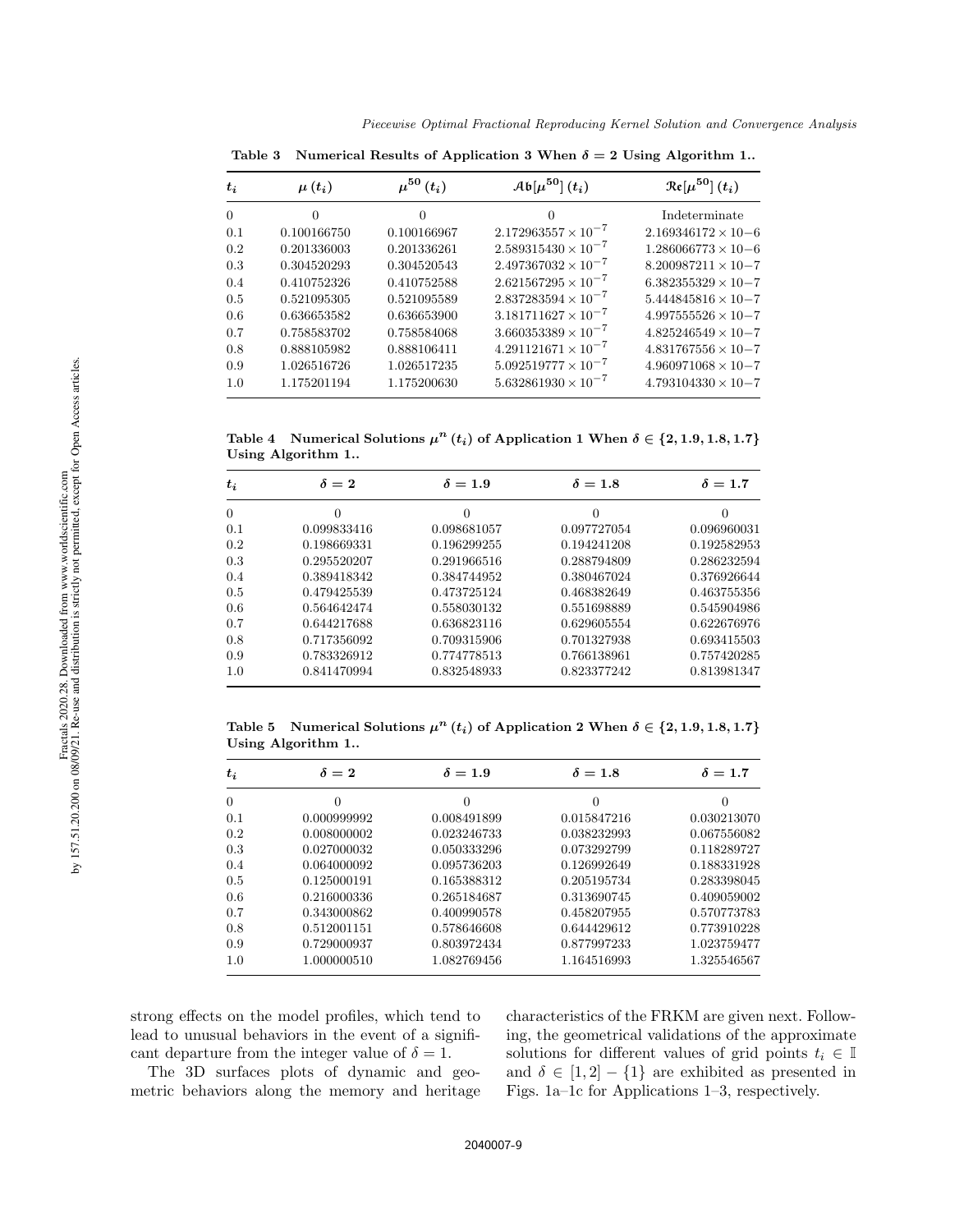| $t_i$ | $\delta=2$  | $\delta = 1.9$ | $\delta = 1.8$ | $\delta = 1.7$ |
|-------|-------------|----------------|----------------|----------------|
| 0.1   | 0.100166967 | 0.105043660    | 0.109678954    | 0.114216844    |
| 0.2   | 0.201336261 | 0.211327117    | 0.220870685    | 0.230262477    |
| 0.3   | 0.304520543 | 0.319957575    | 0.334765519    | 0.349394163    |
| 0.4   | 0.410752588 | 0.432008552    | 0.452464838    | 0.472726189    |
| 0.5   | 0.521095589 | 0.548554011    | 0.575043146    | 0.601322758    |
| 0.6   | 0.636653900 | 0.670688807    | 0.703578920    | 0.736239157    |
| 0.7   | 0.758584068 | 0.799545061    | 0.839176310    | 0.878548396    |
| 0.8   | 0.888106411 | 0.936306961    | 0.982983017    | 1.029361787    |
| 0.9   | 1.026517235 | 1.082225025    | 1.136206438    | 1.189846652    |
| 1.0   | 1.175200630 | 1.238630381    | 1.300129112    | 1.361242713    |

Table 6 Numerical Solutions  $\mu^{n}(t_i)$  of Application 3 When  $\delta \in \{2, 1.9, 1.8, 1.7\}$ Using Algorithm 1..



Fig. 1 Comparisons of between the 3D computational values of the FRKM when  $t_i \in \mathbb{I}$  and  $\delta \in [1,2] - \{1\}$ : (a) Application 1, (b) Application 2, and (c) Application 3.

Finally, as the saying goes, it ended with a refreshing scent; the attitude evaluation of  $\mathcal{A}\mathfrak{b}\left[\mu^{50}\right](t_i)$  is examined. Aught, at various  $t_i \in$ I and when  $\delta = 2$ , Figs. 2a-2c give the 2D relevant plots data of the FRKM elements for

Applications 1–3, respectively. It is seen that the expansion in the quantity of hub brings about a decrease in the total errors and correspondingly an improvement in the exactness of the got solutions.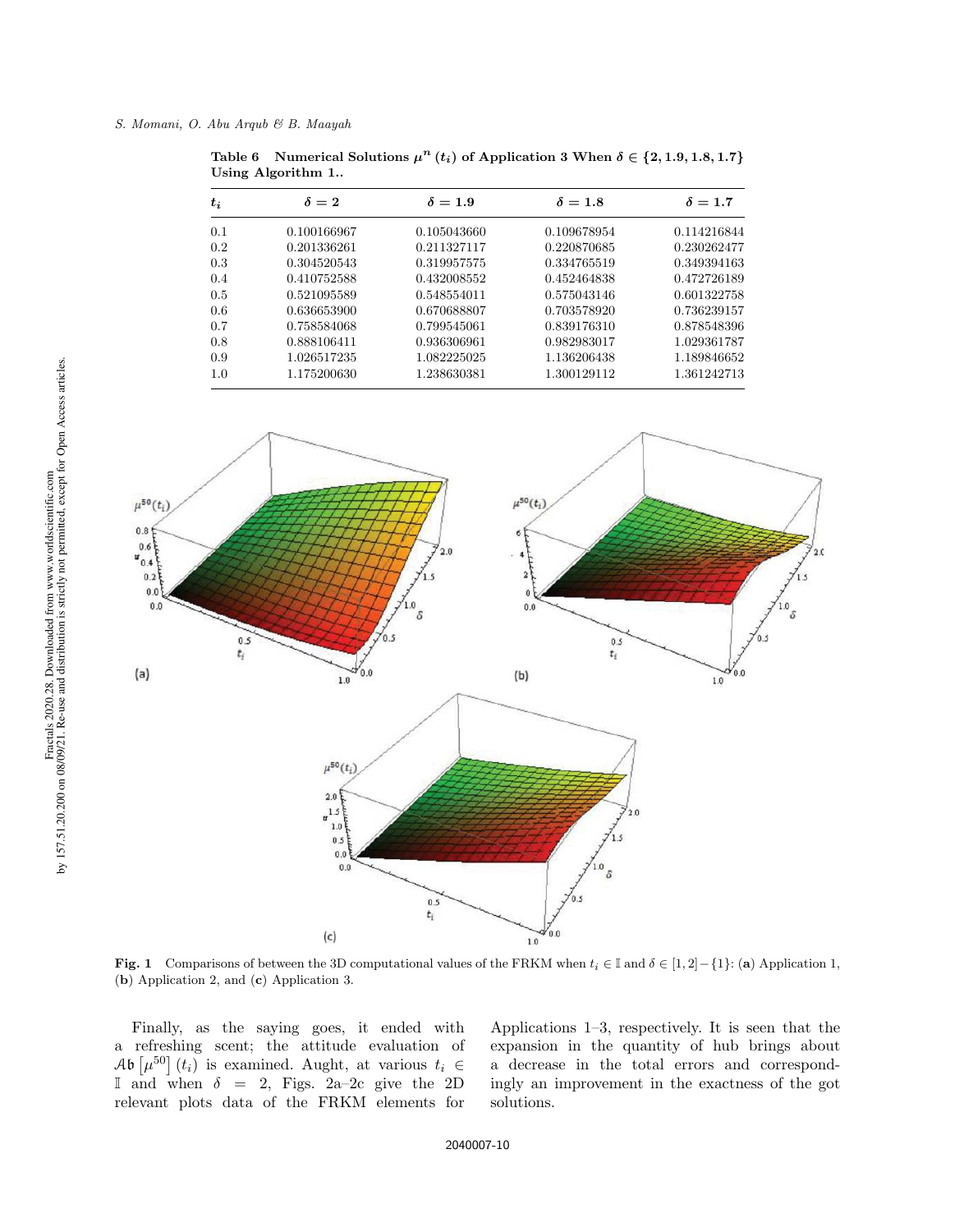

Fig. 2 2D Computational values of  $\mathcal{A}b\left[\mu^{50}\right](t_i)$  using the FRKM when  $t_i \in \mathbb{I}$  and  $\delta = 2$ : (a) Application 1, (b) Application 2, and (c) Application 3.

### 6. SUMMARY AND OUTLINE

This article targets to extend the application of the FRKM to explore numerical solutions for model of FLE in the ABC fractional derivative. This target has been successfully achieved using the suggested approach that directly implemented to provide suitable approximations that easily determinable components without any need for transformation or discretization. Some efficacious experiments are presented to validate the capacity and reliability of the approach, where the FRKM results are compared with exact solutions when  $\delta = 2$ , and with each other for different values of fractional ABC levels, which are found in good agreement with each other even after computing a few iterations. From the numerical and graphical results, it can be concluded that the proposed method is a systematic, powerful, and suitable tool for different nonlinear models, valid for a long time with great potential in scientific applications.

### ACKNOWLEDGMENT

This research work is supported by the Ajman University (grant: 2019-20).

#### REFERENCES

- 1. R. Herrmann, Fractional Calculus: An Introduction for Physicists (World Scientific, Singapore, 2014).
- 2. V. E. Tarasov, Fractional Dynamics: Applications of Fractional Calculus to Dynamics of Particles, Fields and Media (Springer, Germany, 2011).
- 3. B. J. West, Fractional Calculus View of Complexity: Tomorrow's Science (Taylor & Francis, UK, 2015).
- 4. A. Kilbas, H. Srivastava and J. Trujillo, Theory and Applications of Fractional Differential Equations (Elsevier, Netherlands, 2006).
- 5. B. J. West, Natures Patterns and the Fractional Calculus (De Gruyter, Germany, 2017).
- 6. O. Abu Arqub, Fitted reproducing kernel Hilbert space method for the solutions of some certain classes of time-fractional partial differential equations subject to initial and Neumann boundary conditions, Comput. Math. Appl. 73 (2017) 1243– 1261.
- 7. O. Abu Arqub and N. Shawagfeh, Application of reproducing kernel algorithm for solving Dirichlet time-fractional diffusion-Gordon types equations in porous media, J. Porous Media 22 (2019) 411–434.
- 8. O. Abu Arqub, Numerical algorithm for the solutions of fractional order systems of Dirichlet function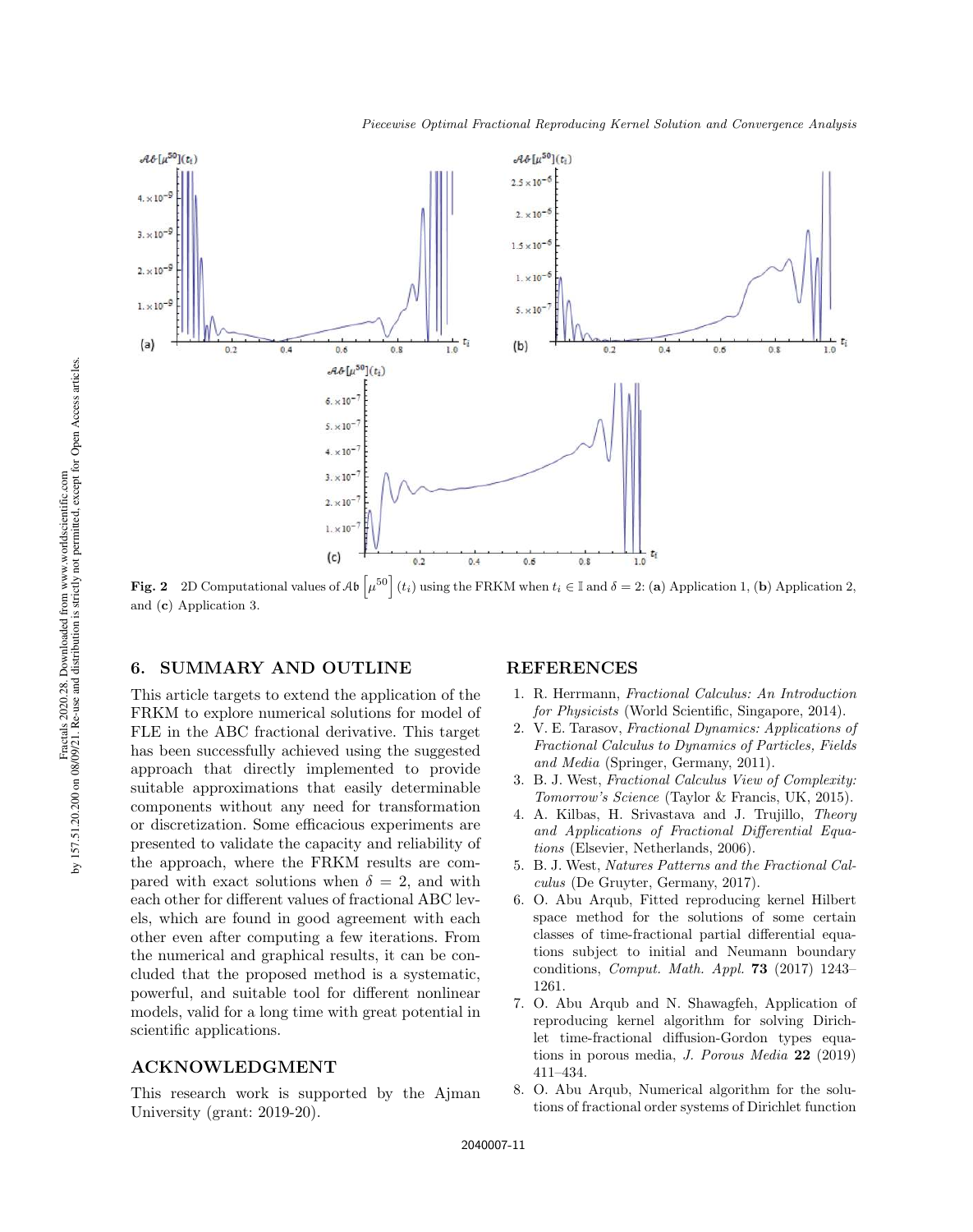types with comparative analysis, Fundam. Inform. 166 (2019) 111–137.

- 9. S. S. Ray, New exact solutions of nonlinear fractional acoustic wave equations in ultrasound, Comput. Math. Appl. **71** (2016) 859-868.
- 10. S. S. Ray and S. Sahoo, Analytical approximate solutions of Riesz fractional diffusion equation and Riesz fractional advection–dispersion equation involving nonlocal space fractional derivatives, Math. Method. Appl. Sci. 38 (2015) 2840–2849.
- 11. M. M. Meerschaert and C. Tadjeran, Finite difference approximations for fractional advectiondispersion flow equations, J. Comput. Appl. Math. 172 (2004) 65–77.
- 12. P. Zhuang, F. Liu, V. Anh and I. Turner, Numerical methods for the variable-order fractional advection– diffusion equation with a nonlinear source term, SIAM J. Numer. Anal. 47 (2009) 1760–1781.
- 13. E. Atilgan, M. Senol, A. Kurt and O. Tasbozan, New wave solutions of time-fractional coupled Boussinesq–Whitham–Broer–Kaup equation as a model of water waves, China Ocean Eng. 33 (2019) 477–483.
- 14. A. Atangana and D. Baleanu, New fractional derivatives with non-local and non-singular kernel: Theory and application to heat transfer model, Therm. Sci. 20 (2016) 763–769.
- 15. A. Atangana and J. J. Nieto, Numerical solution for the model of RLC circuit via the fractional derivative without singular kernel, Adv. Mech. Eng. 7  $(2015)$  1–7.
- 16. A. Atangana and J. F. Gómez-Aguilar, Decolonisation of fractional calculus rules: Breaking commutativity and associativity to capture more natural phenomena, Eur. Phys. J. Plus 133 (2018) 1– 22.
- 17. O. Abu Arqub, Numerical solutions of systems of first-order, two-point BVPs based on the reproducing kernel algorithm, Calcolo 55 (2018) 1–28.
- 18. O. Abu Arqub and B. Maayah, Modulation of reproducing kernel Hilbert space method for numerical solutions of Riccati and Bernoulli equations in the Atangana-Baleanu fractional sense, Chaos Solitons Fractals 125 (2019) 163–170.
- 19. O. Abu Arqub and B. Maayah, Numerical solutions of integrodifferential equations of Fredholm operator type in the sense of the Atangana–Baleanu fractional operator, Chaos Solitons Fractals 117 (2018) 117– 124.
- 20. O. Abu Arqub and B. Maayah, Fitted fractional reproducing kernel algorithm for the numerical solutions of ABC-Fractional Volterra integro-differential equations, Chaos Solitons Fractals 126 (2019) 394– 402.
- 21. J. D. Djida, A. Atangana and I. Area, Numerical computation of a fractional derivative with non-local

and non-singular kernel, Math. Model. Nat. Phenom.  $12$  (2017) 4-13.

- 22. A. Atangana and J. F. Gómez-Aguilar, Fractional derivatives with no-index law property: Application to chaos and statistics, Chaos Solitons Fractals 114 (2018) 516–535.
- 23. A. Atangana, On the new fractional derivative and application to nonlinear Fisher's reaction–diffusion equation, Appl. Math. Comput. 273 (2016) 948– 956.
- 24. A. Atangana and I. Koca, On the new fractional derivative and application to Nonlinear Baggs and Freedman model, J. Nonlinear. Sci. Appl. 9 (2016) 2467–2480.
- 25. O. Algahtani, Comparing the Atangana–Baleanu and Caputo–Fabrizio derivative with fractional order: Allen Cahn model, Chaos Solitons Fractals 89 (2016) 552–559.
- 26. D. Kumara, R. P. Agarwal and J. Singh, A modified numerical scheme and convergence analysis for fractional model of Lienard's equation, J. Comput. Appl. Math. 339 (2018) 405–413.
- 27. D. I. Sinelshchikov and N. A. Kudryashov, On the Jacobi last multipliers and Lagrangians for a family of Liénard-type equations, Appl. Math. Comput. 307 (2017) 257–264.
- 28. Z. Liqin, Boundedness and convergence for the non-Liénard type differential equation, Acta Math. Sci. 27 (2007) 338–346.
- 29. G. G. Kiltu and G. F. Duressa, Accurate numerical method for Liénard nonlinear differential equations, J. Taibah. Univ. Sci. 13 (2019) 740–745.
- 30. P. T. Cardin and D. D. Novaes, Asymptotic behavior of periodic solutions in one-parameter families of Liénard equations, Nonlin. Anal. 190 (2020) 111617.
- 31. M. Cui and Y. Lin, Nonlinear Numerical Analysis in the Reproducing Kernel Space (Nova Science, USA, 2009).
- 32. A. Berlinet and C. T. Agnan, Reproducing Kernel Hilbert Space in Probability and Statistics (Kluwer Academic Publishers, USA, 2004).
- 33. A. Daniel, Reproducing Kernel Spaces and Applications (Springer, Basel, 2003).
- 34. O. Abu Arqub, Approximate solutions of DASs with nonclassical boundary conditions using novel reproducing kernel algorithm, Fundam. Inform. 146 (2016) 231–254.
- 35. W. Jiang and Z. Chen, A collocation method based on reproducing kernel for a modified anomalous subdiffusion equation, Numer. Methods Partial Differ. Equ. 30 (2014) 289–300.
- 36. F. Z. Geng, S. P. Qian and S. Li, A numerical method for singularly perturbed turning point problems with an interior layer, J. Comput. Appl. Math. 255 (2014) 97–105.